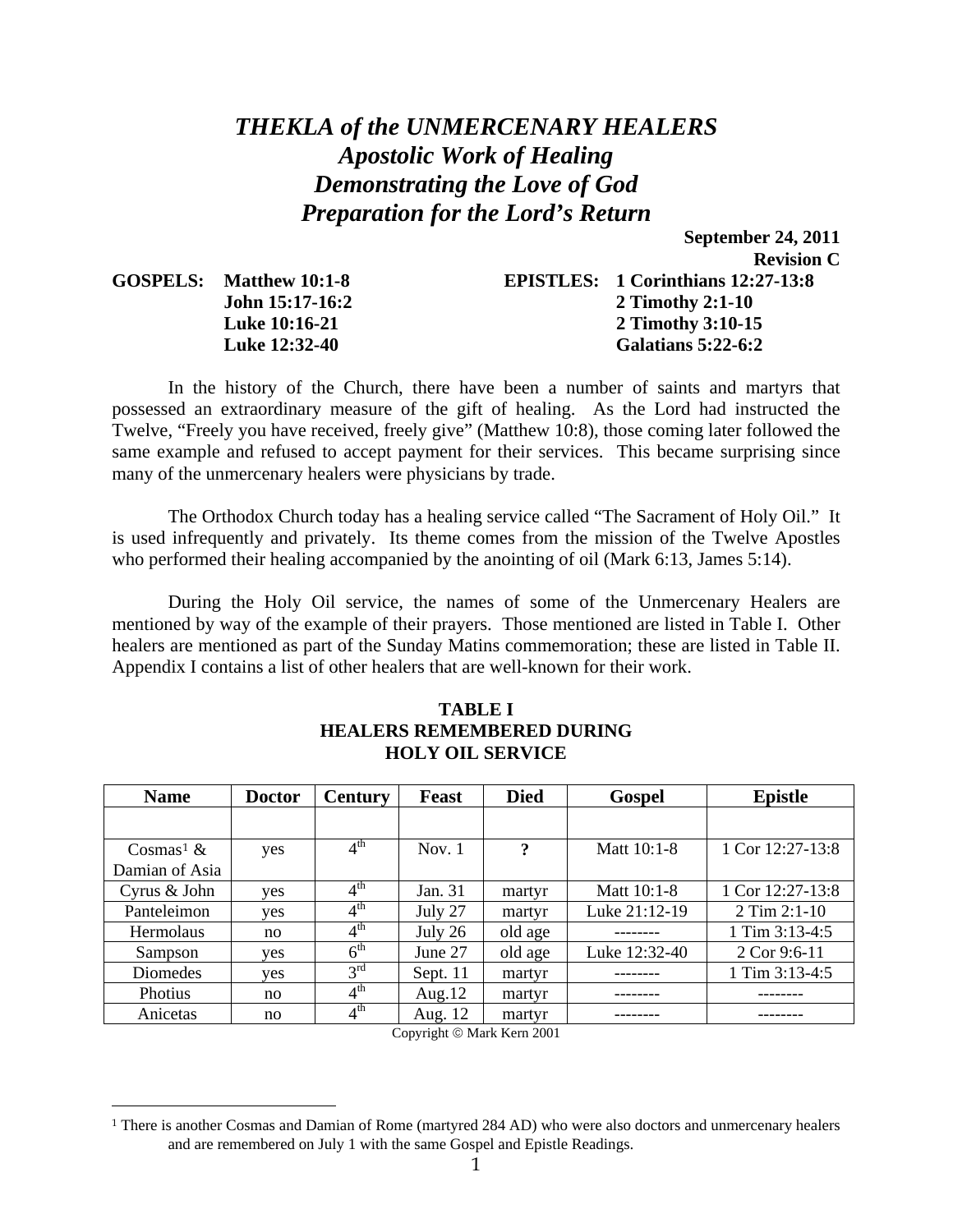| <u>DOIDIAA IIIAAH ID</u> |               |                            |              |             |                 |                |
|--------------------------|---------------|----------------------------|--------------|-------------|-----------------|----------------|
| <b>Name</b>              | <b>Doctor</b> | <b>Century</b>             | <b>Feast</b> | <b>Died</b> | <b>Gospel</b>   | <b>Epistle</b> |
|                          |               |                            |              |             |                 |                |
| Spiridon                 | no            | $4^{\text{th}}$            | Dec. 12      | old age     | John $10:1-9$   | Eph 5:8-19     |
| Charalampos              | no            | 3 <sup>rd</sup>            | Feb. 10      | martyr      | John 15:17-16:2 | 2 Tim 2:1-10   |
| Menas                    | no            | $4^{\text{th}}$            | Nov. 11      | martyr      |                 | 2 Cor 4:6-15   |
| Eleutherias              | no            | 2 <sup>nd</sup>            | Dec. 15      | martyr      |                 | 2 Tim 1:8-18   |
| Catharine                | yes           | $\overline{4}^{\text{th}}$ | Nov. 24      | martyr      | Mark 5:24-34    | Gal 3:23-4:5   |
| Thekla                   | yes           | 1 <sup>st</sup>            | Sept. 24     | martyr      | Matt 25:1-13    | 2 Tim 3:10-15  |
| Paraskeva                | no            | 3 <sup>rd</sup>            | Oct. 28      | martyr      |                 | Gal 3:23-4:5   |
| Irene                    | no            | 1 <sup>st</sup>            | May 5        | old age     |                 |                |

## **TABLE II HEALERS REMEMBERED DURING SUNDAY MATINS**

One will note that all these healers are post-Apostolic. The earliest of the group, Thekla of Iconium, was a convert of the Apostle Paul, but did most of her work in the late 1st and early 2nd Century. Also, all of them were celibate and most were martyrs. Except for Irene, the only non-martyrs lived after peace came to the Church in the 4th Century.

In the lives of these healers, there are a number of themes that are illustrated by the Scripture readings that have been chosen for their feast days.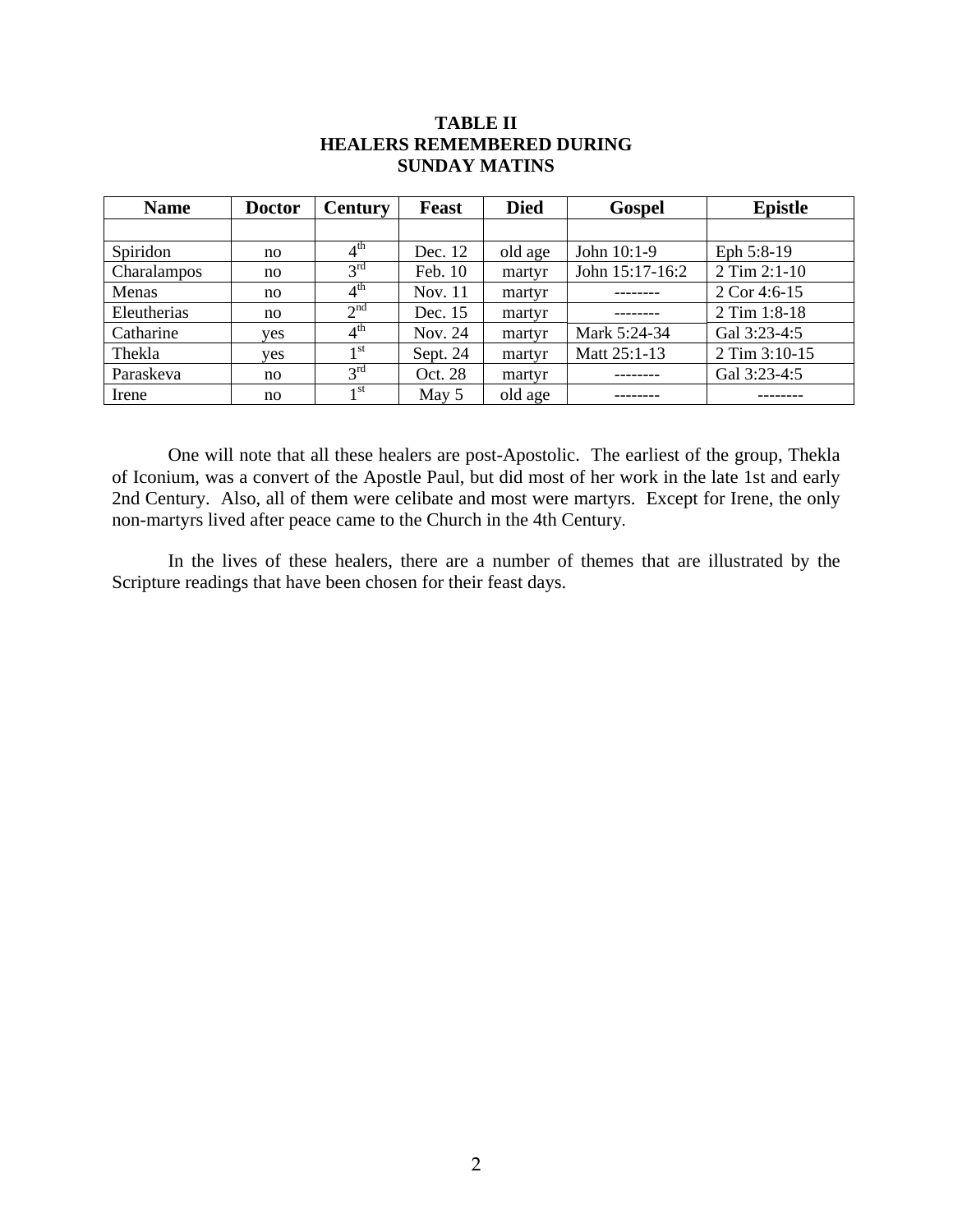# *Apostolic Work of Healing*

| <b>GOSPELS:</b>       | <b>EPISTLES:</b>  |
|-----------------------|-------------------|
| <b>Matthew 10:1-8</b> | 2 Timothy 2:1-10  |
| John 15:17-16:2       | 2 Timothy 3:10-15 |
| <b>Luke 10:16-21</b>  |                   |
| Luke 12:32-40         |                   |

1B

 $\overline{a}$ 

### **The Apostolic Work of Healing**

Many miracles accompanied the work of the Twelve and the Seventy in their various missionary journeys. This was true both when they were first sent out by the Lord (Matthew 10:8, Luke 10:9, 17), later on after Pentecost (Acts 3:1-8, 5:15-16, 9:39-42) and wherever they went on their missionary journeys. Paul joined them later and performed similar miracles: "God performed unusual miracles by the hands of Paul so that even handkerchiefs or aprons were brought from his body to the sick, and the diseases left them and the evil spirits went out of them" (Acts 19:11, 12). Paul refers to this: He did not come to Corinth "with persuasive words of human wisdom, but in demonstration of the Spirit and of power" (1 Corinthians 2:4).

The Gospel readings for the feast days of some of the Unmercenary Healers have similar themes. For example, the feast days for Cyrus and John, Cosmas & Damian of Asia and Cosmas & Damian of Rome use Matthew 10:1, 5-8 which is the account of the sending out of the Twelve. The feast days for the Apostles Luke and Tryphon of the Seventy use Luke 10:16-21, which is the account of the return of the Seventy.

Both with the Twelve and the Seventy, there was extensive conflict with the forces of Satan. They were both instructed to heal the sick and cast out demons (Matthew 10:8, Luke 10:9, 17), and the Twelve were given the additional authority to raise the dead (Matthew 10:8). Commenting on this conflict at the return of the Seventy, the Lord said, "I saw Satan fall like lightning from heaven. Behold I give you the authority to trample on serpents and scorpions, and over all the power of the enemy, and nothing shall by any means hurt you" (Luke 10:18, 19).

John Cassian classified<sup>[2](#page-2-0)</sup> healing into three different classes in decreasing order of effectiveness. (1) Healing done by holy men and women. (2) Healing done by the faith of caretakers or by the sick themselves. There are many limitations on those involved. (3) Faked healing done by demons.

"The first is indeed for the sake of healing when the grace of signs accompanies certain elect and righteous men on account of the merits of their holiness. For example, the Lord said, 'Heal the sick, raise the dead, cleanse the lepers, and cast out demons. Freely you have received, freely give'" (Matthew 10:8).

### Copyright © Mark Kern 2001

"The second is for edification of the Church and proceeds from either the faith of those who bring the sick or from those who are to be cured. "The virtue

<span id="page-2-0"></span><sup>2</sup> John Cassian, Second Conference of Abbot Nesteros, II, xv, 1.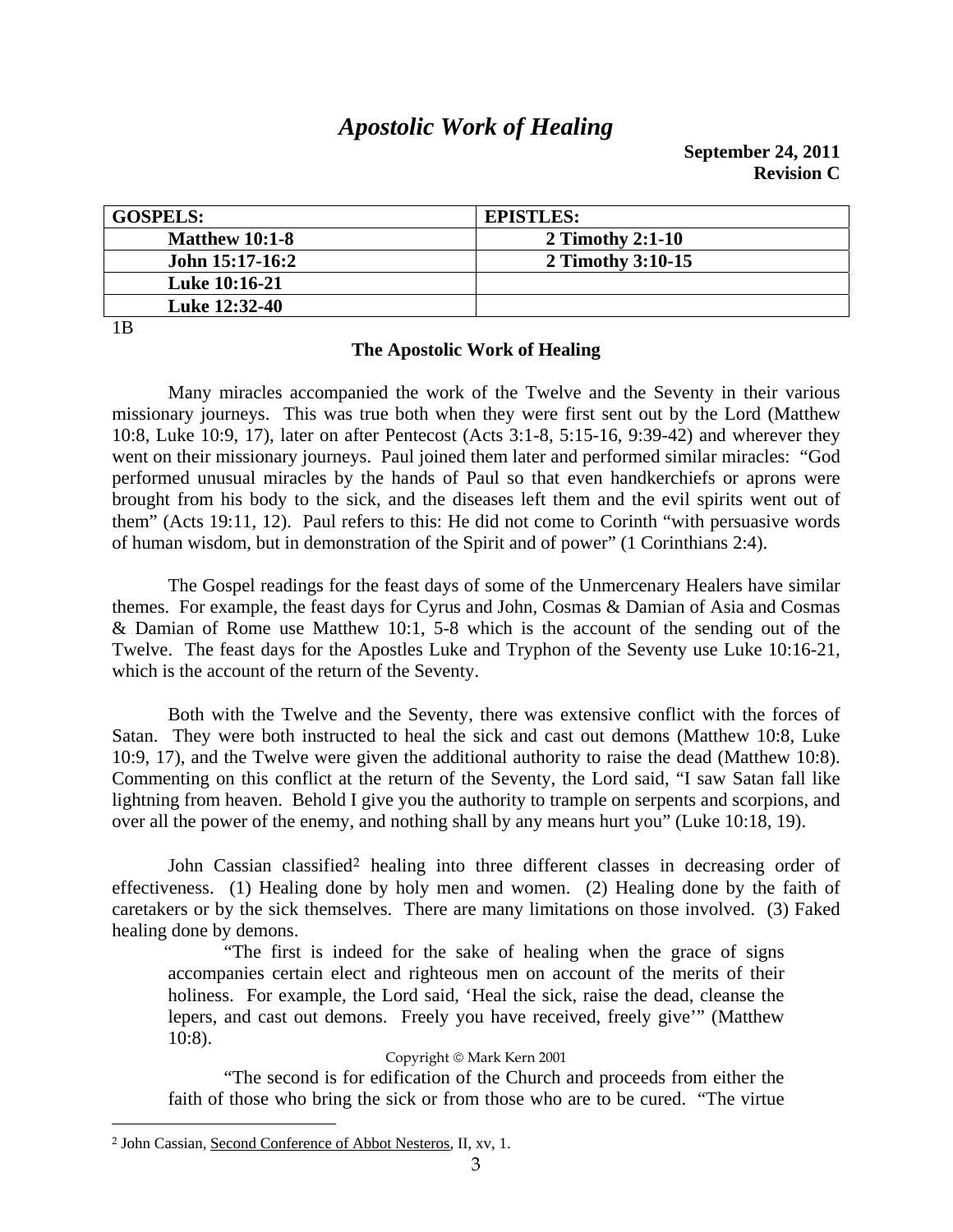of health proceeds even from sinners and men unworthy of it. Of whom the Savior says, 'Many shall say to Me in that day, Lord, Lord, have we not prophesied in Your Name, and in Your Name cast out devils, and in Your Name done many mighty works? And then I will confess to them, I never knew you. Depart from Me, you workers of iniquity' (Matthew 7:21-23). If the faith of those who bring the sick or if the faith of the sick is lacking, it prevents those on whom the gifts of healing are conferred from receiving the healing. For example, Mark said, 'And Jesus could not do any mighty works there because of their unbelief.' (Mark 6:5-6). The Lord Himself said, 'Many lepers were in Israel in the days of Elisha the prophet, and none of them was cleansed but Naaman the Syrian'" (Luke 4:27).

"The third class of healing is copied by the deceit and contrivance of demons. When a man who is regarded as a saint and a servant of God is enslaved to sins, men may be persuaded to copy his sins out of admiration for his miracles. Thus an opening is made for objections and the sanctity of the Faith may be brought into disgrace. Or else he who believes that he possesses the gift of healing may be puffed up by pride of heart and so fall more grievously. When the names are invoked of those who have no merits of holiness or any spiritual fruits, the demons pretend that by their merits they are disturbed and made to flee from the bodies they have possessed. Moses had said, 'If there rise up in the midst of you a prophet, or one who says he has seen a dream, and declare a sign and a wonder. And that which he has spoken comes to pass, and he says to you: Let us go and follow after other gods whom you do not know, and let us serve them. You shall not hear the words of that prophet or of that dreamer, for the Lord your God is tempting you that it may appear whether you love Him or not with all your heart and with all your soul' (Deuteronomy 13:1-3). The Lord said, 'There shall arise false Christs and false prophets, and shall give great signs and wonders, so that, if it were possible, even the elect should be led astray'" (Matthew 24:24).

### **Hatred by the World**

As one can expect, there was a reaction by the world to the work of the Apostles and the Unmercenary Healers. Just as all of the Twelve except John died the death of a martyr, so did many of the Unmercenary Healers. The reason for this is explained in the Gospel reading for the feast day of some of the Unmercenary Healers, such as Panteleimon and Haralampos (John 15:7- 16:2). This reading addresses the hatred of the world in response to their work. This hatred is a very passionate, but often totally illogical hatred. How can one logically hate people who go around healing their fellow men for free?

Usually it was the civil authorities and seemingly good people that were behind the hatred and martyrdom of the Apostles and the Unmercenary Healers. But why would seemingly good people persecute the righteous? This is something that occurs today also, and this is described in the above Gospel reading. In the case of the Lord and the Twelve, it was the Jewish leaders or King Herod (trying to please the Jewish leaders). This was not the underbelly of Jewish society but the leaders who were respected and who upheld the law -- seemingly good people. There was a dark side to this, however. The Lord pointed out that there was considerable hypocrisy involved regarding the Jewish leaders (Matthew 23). And the Jewish historian, Josephus, describes in chapter after chapter the sordid, scheming, homicidal family life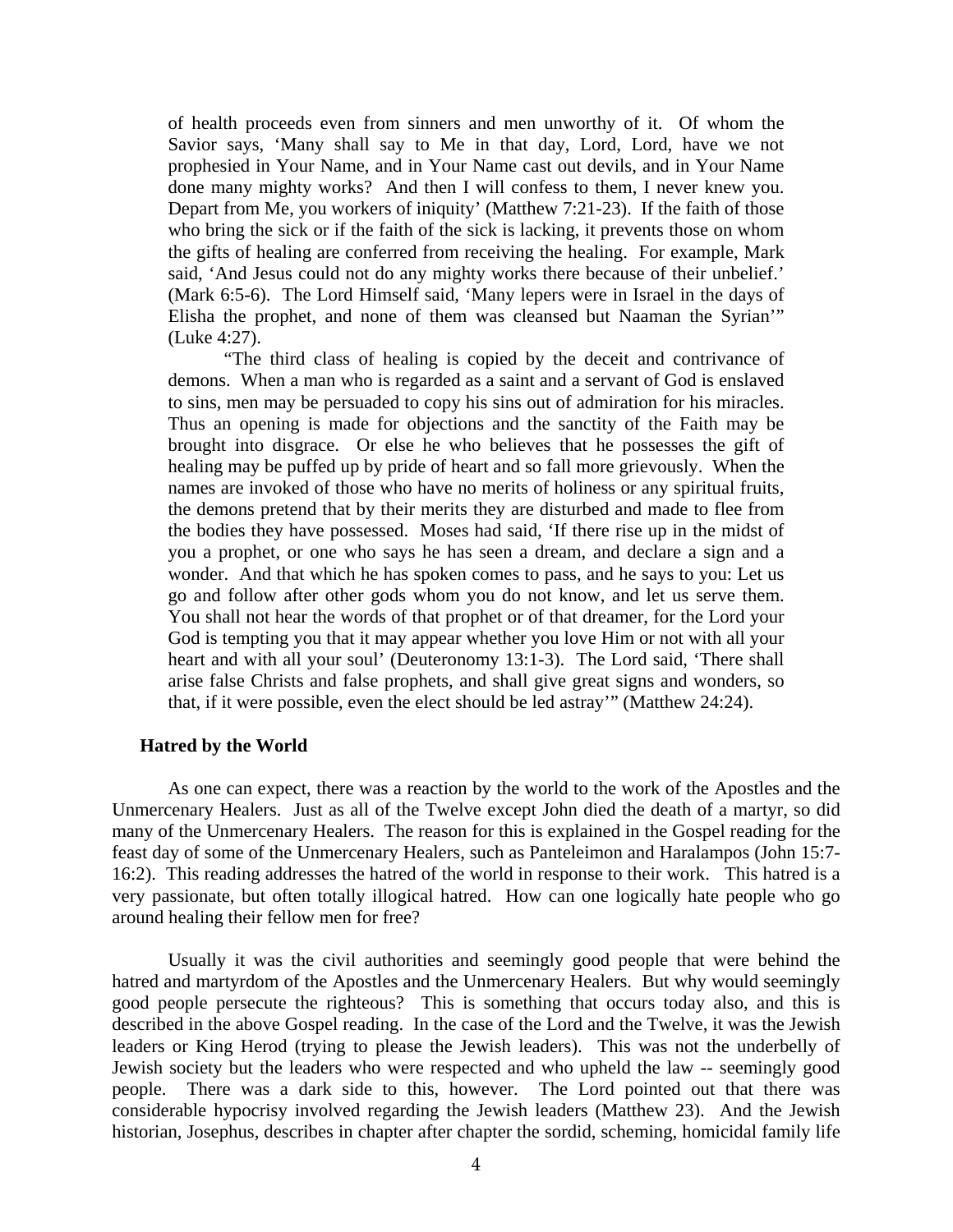of the Herods. But most people didn't see this side of it; it seemed like good people were persecuting the righteous.

The Lord said, "If the world hates you, know that it hated Me before it hated you" (John 15:18). Because Christ and the Twelve were not of the world, they were hated by the world (John 15:19). Because they were of the Father (John 17:11, 12) and the ruler of this world hated the Father, they were hated by the world. This then led to persecution of the Lord and the Twelve by the world. In the centuries that followed, the same thing applied to the Unmercenary Healers: they stood out very dramatically as being of the Father.

This same Gospel lesson is used for the warrior-martyrs Demetrios of Thessalonica and George of Cappadocia. For a more detailed discussion of this, see the study for October 26 on the feast day of Demetrios and George.

## **The Purpose of Suffering[3](#page-4-0)**

One of the Epistle readings for the Unmercenary Healers is 2 Timothy 2:1-10. This is used for Panteleimon (Table I), Haralampos (Table II) and Laurence (Appendix I) as well as for the warrior-martyrs Demetrios and George. Paul penned his last words before his martyrdom in encouraging Timothy to continue the Apostolic work that he was called to. Paul wrote that he himself had "finished the race" and that "his departure (i.e. martyrdom) was at hand" (2 Timothy 4:6,7). Some time earlier, Paul had established Timothy as Bishop of Ephesus (1 Timothy 1:3), and his encouragements to Timothy were:

- Be strong in the Grace that is in Christ Jesus (2 Timothy 2:1).
- The things you heard from me, commit to faithful men who will be able to teach others also (2 Timothy 2:2).
- You must endure hardship as a good soldier of Christ Jesus (2 Timothy 2:3).

Why should Timothy, Paul, the Lord, the Twelve and the Unmercenary Healers have to suffer? The answer is that they do this for the sake of those who follow them in the Faith. They help others to see what is beyond this life and what really matters.

John Chrysostom made[4](#page-4-1) some analogies. Wounded soldiers who recover are an encouragement to their fellow soldiers; so holy men and women who bear up patiently under persecution are an encouragement to the Church.

"In war, the Captain who sees his General wounded and recovered again, is much encouraged. Thus it produces some consolation to the faithful, that the Apostle Paul should have been exposed to great suffering and not rendered weak by the utmost of them. Timothy heard that Paul, who possessed so great powers (see Acts 19:11-12), was a prisoner and afflicted, yet was not impatient or discontented on the desertion of his friends. Timothy, if ever exposed to the same sufferings himself, would not consider that it proceeded from human weakness, nor from being a disciple, nor because he was inferior to Paul, but that all this happened in the natural course of things. For if Paul endured these things, much more Timothy ought to be able to bear them."

 $\overline{a}$ 

<span id="page-4-0"></span><sup>3</sup> For more discussion on the purpose of suffering, see the Epistle lesson for the Feast Day of Demetrios and George.

<span id="page-4-1"></span><sup>4</sup> John Chrysostom, Homilies on 2 Timothy, IV, vv. 1-7.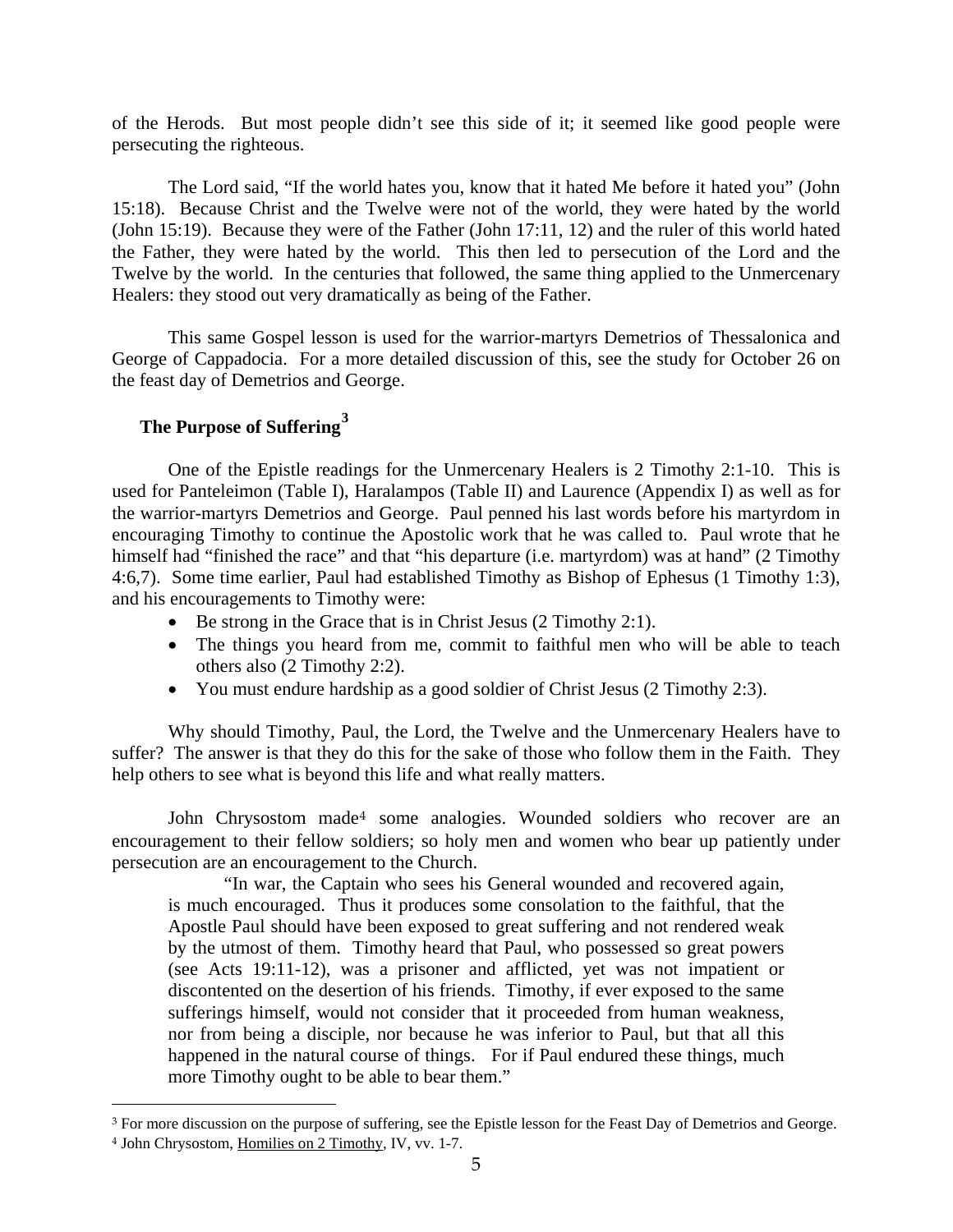In this regard, the Lord had said, "A disciple is not above his teacher, nor a servant above his master. If they have called the Master of the house 'Beelzebub', how much more will they call those of His household" (Matthew 10:24).

Chrysostom added<sup>[5](#page-5-0)</sup> that Timothy knew where the battle lines were drawn and that "we do not wrestle against flesh and blood" (Ephesians 6:12). Paul said to stand firm not to depress Timothy but to excite him.

"Be sober therefore, he means, and watch; have the Grace of the Lord cooperating with you, and aiding you in the contest; contribute your own part with much cheerfulness and resolution". When we go to watch a wrestling match today, we don't go there in depression, but with excitement to root for our favorite contestant. In the same vein, we are all contestants in a larger wrestling match where the angels and saints are cheering for us.

Chrysostom concluded<sup>[6](#page-5-1)</sup> with a very fitting example: a comparison of the Emperor Nero with the Apostle Paul, where it was Nero who had Paul beheaded. Even though Nero had all the power, he couldn't stop Paul from proclaiming the Word. Nero had all the honor from the world; Paul had none. Yet at the Second Coming of Christ, this situation will be reversed.

"Nero had the glory of this world, Paul had the dishonor of this world. Nero was a tyrant who had great success, many trophies, wealth overflowing, numerous armies, the greater part of the world in his sway, the Senate crouching to him and a splendid palace to live in. When he went out, he was arrayed in gold and precious stones and was surrounded by guards and attendants. When he sat down, he was clothed in robes of purple. He was called lord of land and sea, Emperor, King and other high-sounding names. Even wise men, potentates and sovereigns trembled at him for he was said to be a cruel and violent man. He wished to be thought of as a god, and he despised both all the idols and the very God Who is over all."

"Now in opposition to him, let us consider Paul, a Cilician, a tent-maker, a poor man, unskilled in the wisdom of Rome, knowing the Hebrew language, which was especially despised by the Italians. He was a man that often lived in hunger, often went to bed without food, a man that didn't have clothes to put on, often in cold and nakedness (2 Corinthians 11:27). Paul was cast into prison by Nero himself, confined with robbers, impostors, grave-robbers and murderers, and scourged as a malefactor. Yet (in the 4th Century), the greater part of the world had never heard of Nero while Paul is daily celebrated among Greeks, Barbarians, Scythians and those who inhabit the extremities of the earth. No one knows where Nero's grave<sup>[7](#page-5-2)</sup> is, while the tent-maker occupies the midst of the city<sup>[8](#page-5-3)</sup> as if he were a king and living."

 $\overline{a}$ 

<span id="page-5-0"></span><sup>5</sup> John Chrysostom, Homilies on 2 Timothy, IV, vv. 1-7.

<span id="page-5-1"></span><sup>6</sup> John Chrysostom, Homilies on 2 Timothy, IV, Moral.

<span id="page-5-2"></span><sup>&</sup>lt;sup>7</sup> See [http://en.wikipedia.org/wiki/Nero.](http://en.wikipedia.org/wiki/Nero) When Nero was about to be overthrown, he committed suicide and was buried in the Mausoleum of the Domitii Ahenobarbi, in what is now the [Villa Borghese](http://en.wikipedia.org/wiki/Villa_Borghese) ([Pincian Hill](http://en.wikipedia.org/wiki/Pincian_Hill)) area of Rome.

<span id="page-5-3"></span><sup>&</sup>lt;sup>8</sup> Ee [http://en.wikipedia.org/wiki/Paul\\_the\\_Apostle](http://en.wikipedia.org/wiki/Paul_the_Apostle). Paul's gravesite was in the middle of the city of Rome at the [Basilica of Saint Paul Outside the Walls](http://en.wikipedia.org/wiki/Basilica_of_Saint_Paul_Outside_the_Walls).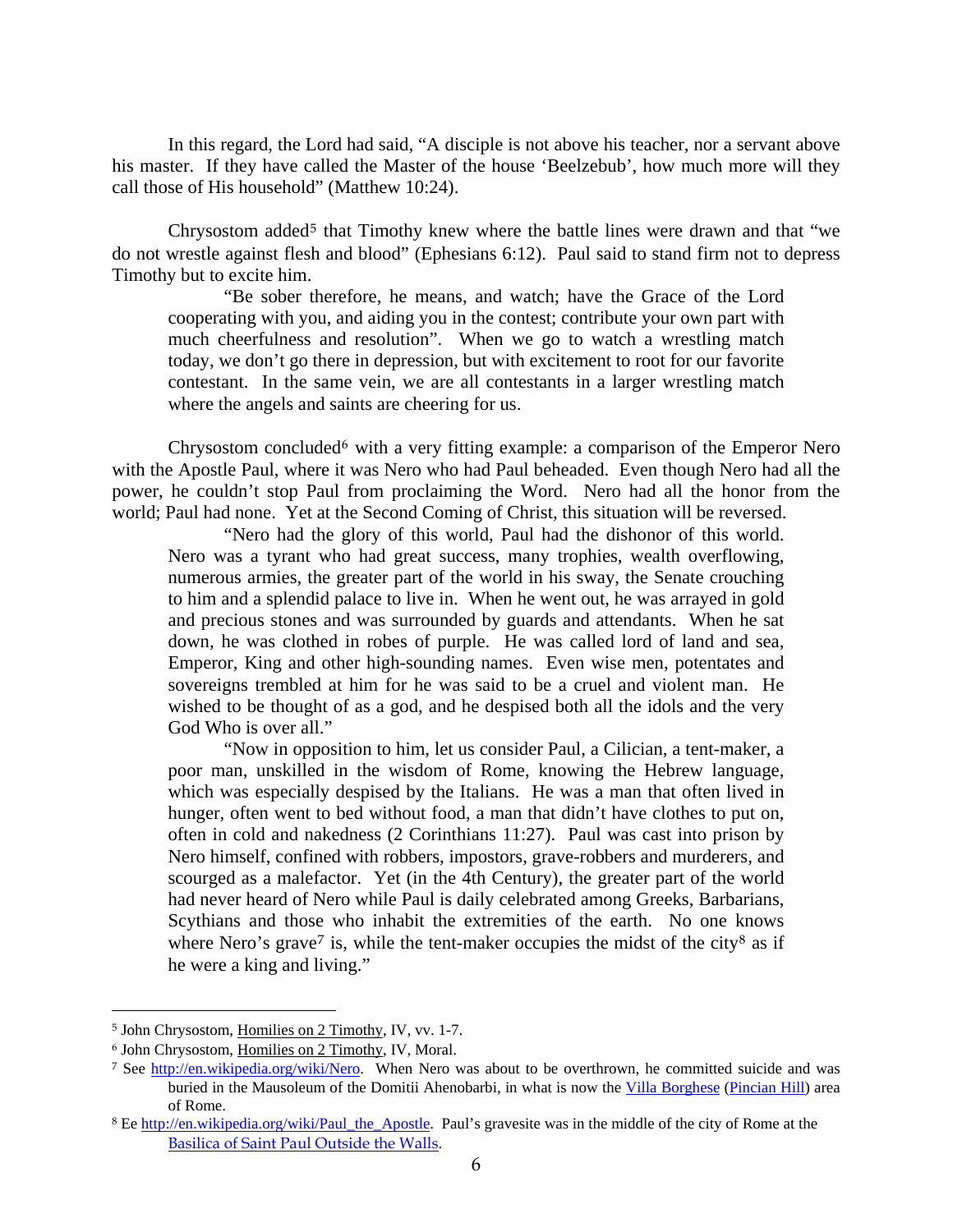"Yet let us consider what the case was when Paul was in chains, dragged bound from prison, while Nero was clothed in purple and walked out from a palace. Nero, with armies at his command, said, 'Do not disseminate the Word of God!' Paul said, 'I cannot stop, the Word of God is not chained!' (2 Timothy 2:9) Thus the Cilician, the prisoner, the poor tent-maker, who lived in hunger, despised the rich Roman emperor with all his armies. He that was in chains was a conqueror; he that was in a purple robe was conquered. A single man defeated the Emperor and his armies. The surrounding multitudes were all slaves of Nero, yet they admired not their lord but him who was superior to their lord."

"And yet I am but praising the lion for his claws, when I ought to be speaking of his real honors. How will Paul come in shining garments with the King of Heaven? How will Nero stand then, mournful and dejected? Let us, my beloved children, be imitators of Paul, not in his faith only, but in his life, that we may attain to heavenly glory, and trample upon that glory that is here".

### **Doing Battle with Demons**

 $\overline{a}$ 

Sickness of all kinds is related to activities of demons[9](#page-6-0) that try to discredit God and turn man away from God. For example, the Patriarch Job was the most righteous man of his day, yet Satan demanded, and received, permission to afflict Job with very painful diseases. It was so bad that Job's own wife advised her husband to just "curse God and die" (Job 2:9). Another example of the connection between demons and sickness is the healing of various physical ailments by merely casting out the demon, who brought on the ailment. This occurred for the blind and mute demoniac (Matthew 12:22), the mute demoniac (Matthew 9:32-33) and the epileptic demoniac (Matthew 17:14-18, Mark 9:17-27, Luke 9:38-42).

If sickness is demon-related, then the Apostles and the Unmercenary Healers are likely to incur a great deal of demonic wrath by their work. It should be no surprise, then, that many of the Apostles and the Unmercenary Healers died as martyrs.

One of the traditional activities of many ascetics for the last 2,000 years has been to withdraw from society in order to do battle with demons, either in seclusion or in company with other ascetics. Again, it should be no surprise that all or most of the Unmercenary Healers were also ascetics.

<span id="page-6-0"></span><sup>&</sup>lt;sup>9</sup> For more details on the relationship of sickness to demoniac activity, see the Gospel lesson for the 6<sup>th</sup> Sunday of Luke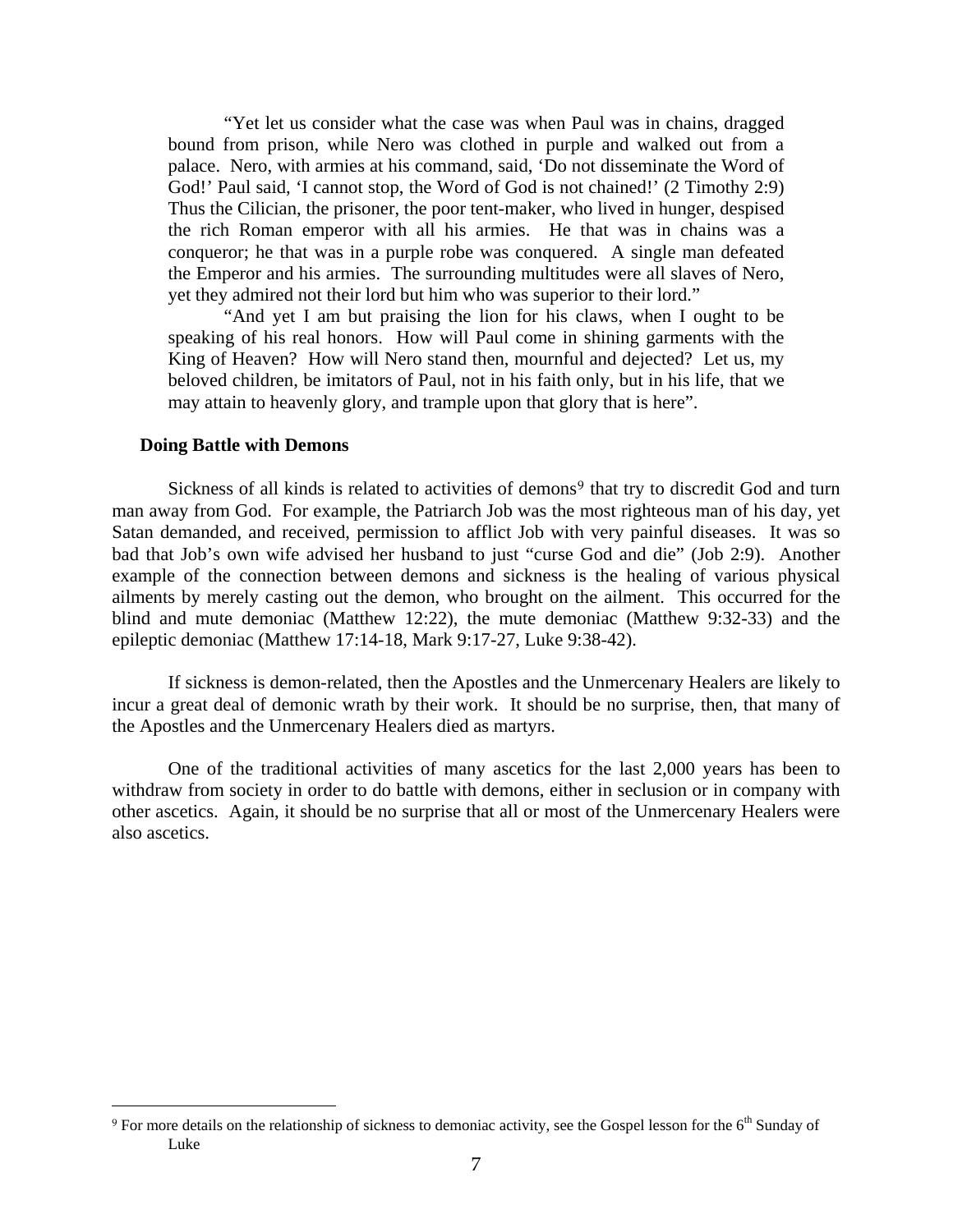#### **Exposing the World for What It Is**

 Another aspect of the Apostolic work performed by the Unmercenary Healers is illustrated by the Epistle reading for Thekla of Iconium (Table II). This reading, 2 Timothy 3:10-15, is also used for the Sunday of the Pharisee and the Publican prior to Lent, which can be consulted for more details on this topic.

 Paul begins by referring to Jannes and Jambres, the Egyptian magicians who resisted Moses. Paul stated "these also resist the truth: men of corrupt minds, disapproved concerning the Faith. They will progress no further, for their folly will be manifest to all, as theirs (i.e. Jannes' and Jambres') also was" (2 Timothy 3:8, 9).

 Paul comments that people will come into contact with Timothy who are lovers of pleasure rather than lovers of God and who have a form of piety but deny its power. Like Jannes and Jambres, they will have corrupt minds [having the characteristics described in 2 Timothy 3:2-4, 1 Timothy 6:3-5] and will resist the Truth. In verse 13, Paul refers to them as "evil men and impostors...deceiving and being deceived." Yet, Paul says, they will advance no farther, for their folly will be manifest to all as was that of Jannes and Jambres when Egypt was destroyed by the plagues and in the Red Sea (v.9).

 John Chrysostom points out that this may seem contradictory, since Paul had just said, "They will increase to more ungodliness" (2 Timothy 2:16). "He there means that beginning to innovate and deceive, they will not pause in their error but will always invent new deceits and corrupt doctrines, for error is never stationary. But here (2 Timothy 3:9), he says that they shall not be able to deceive, nor carry men away with them; for however at first they may seem to impose upon them, they will soon be easily detected". "For their folly, will be manifest to all, as (Jannes' and Jambres') also was" (2 Timothy 3:9). For if errors flourish at first, they do not continue to the end. For so it is with things that are not attractive by nature, but attractive in appearance; they flourish for a time, then are detected and come to nothing. But not such are our doctrines, and of these, you (Timothy) are a witness. For in our doctrines there is no deceit, for who would choose to die for a deceit?" (Homily VIII on 2 Timothy 3).

 But there is a partially hidden agenda here. The key is in verse 12, "All who desire to live piously in Christ Jesus will suffer persecution" (i.e. like Moses and like Paul himself). The Lord spelled out the reasons for this in John 15:18-16:4: some people simply hate God! Jesus said, "If the world hates you, you know that it hated Me before it hated you", and "if they persecuted Me, they will also persecute you. If they kept My word, they will keep yours also" (John 15:18, 20).

 And why does the world hate God? Because He exposes its inadequacy just as Moses and Aaron exposed the inadequacy and impotence of the secret arts of Jannes and Jambres.

 This happens to us also, without our even trying. Jesus said, "If anyone loves Me, he will keep My Word; and My Father will love him and We will come to him and make our abode with him. He who does not love Me does not keep My words..." (John 14:23-24). The world, on the other hand, loves the lust of the flesh, the lust of the eyes, and the pride of life (John 2:5-17). By loving God, we testify that all this is passing away and is inadequate and impotent - whether we say anything or not! The Unmercenary Healers made this contrast very obvious.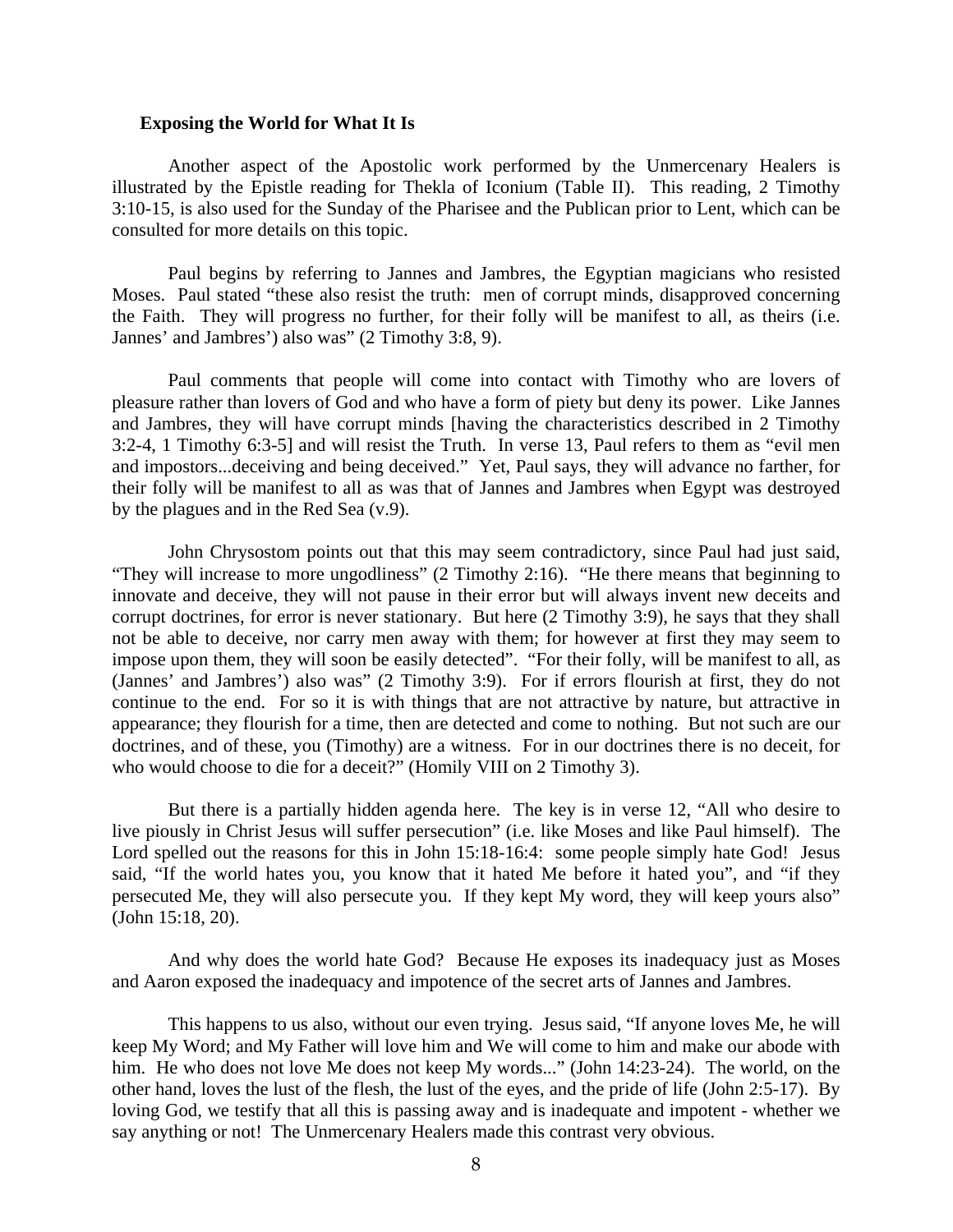### **Doing Battle with Demons**

 Sickness of all kinds is related to activities of demons that try to discredit God and turn man away from God. For example, the Patriarch Job was the most righteous man of his day, yet Satan demanded, and received, permission to afflict Job with very painful diseases. It was so bad that Job's own wife advised her husband to just" curse God and die" (Job 2:9). Another example of the connection between demons and sickness is the healing of various physical ailments by merely casting out the demon who brought on the ailment. This occurred for the blind and mute demoniac (Matthew 12:22), the mute demoniac (Matthew 9:32-33) and the epileptic demoniac (Matthew 17:14-18, Mark 9:17-27, Luke 9:38-42). For more details on the relationship of sickness to demoniac activity, see the Gospel lesson for the 6th Sunday of Luke.

 If sickness is demon-related, then the Unmercenary Healers are likely to incur a great deal of demonic wrath by their work. It should be no surprise, then, that many of the Unmercenary Healers died as martyrs.

 One of the traditional activities of many ascetics for the last 2,000 years has been to withdraw from society in order to do battle with demons, either in seclusion or in company with other ascetics. Again, it should be no surprise that all or most of the Unmercenary Healers were also ascetics.

### **THE LOVE OF GOD IN THE BODY OF CHRIST**

 A major characteristic of the lives of the Unmercenary Healers is a vivid demonstration of the love of God, but always within the Body of Christ, which is the Church.

### **What is the Body of Christ?**

 Paul speaks of the Trinity as One Spirit, One Lord and One God and Father of all (Ephesians 4:4-6). Interspersed between these references to the Trinity are the references to one body, one faith and one baptism; the result is that God the Father is above all, through all and in all. The glue that holds all this together is love (Ephesians 4:2). Chrysostom comments, "The love which Paul requires of us is no common love, but that which cements us together and makes us cleave inseparably to one another; it accomplishes as great and as perfect a union as though it were between limb and limb" (Homily XI on Ephesians 4). One of the most intimate moments of this union occurs as the Body of Christ (the Church) meets to worship her Lord and Head and partakes of the Body and Blood of Christ in the Lord's Supper. This is a great mystery: how the body of Christ partakes of the body of Christ.

 Chrysostom refers to the Body of Christ as, "the faithful throughout the whole world, both which are, and which have been, and which shall be. And again, they that before Christ's coming who pleased God are 'one body' also, because they knew Christ. 'Your father Abraham rejoiced to see My day, and he saw it and was glad' (John 8:56). And again, 'If you had believed Moses, you would have believed Me, for he wrote of Me' (John 5:46). And the prophets, too, would not have written of One of whom they knew not what they said. They both knew Him and worshipped Him. Thus they were also 'one body' " (Homily X on Ephesians 4).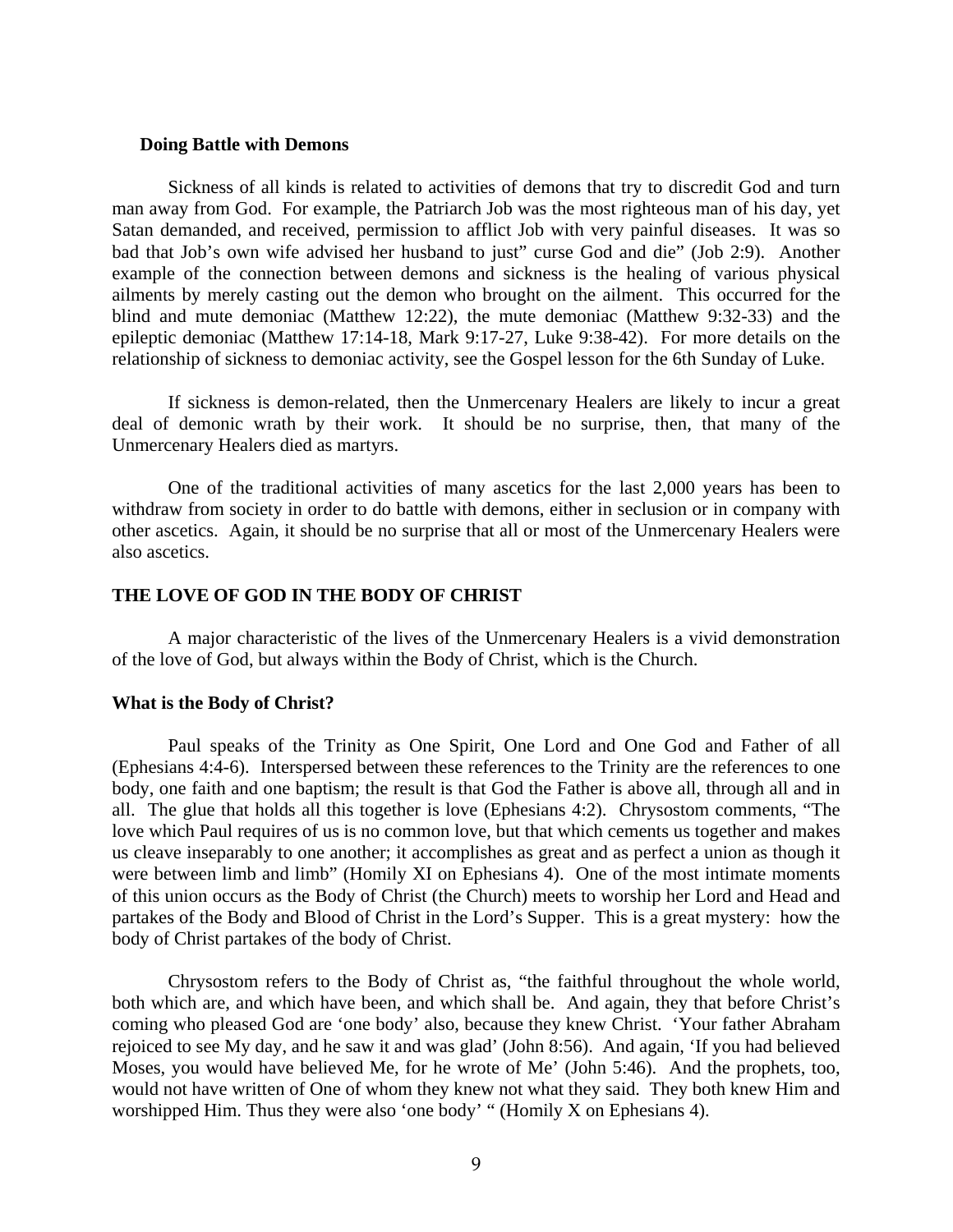In order to establish and promote this union, each one of us was given Grace according to the measure of Christ's gift to us (v.7). These gifts, such as apostles, prophets, evangelists, pastors, teachers, etc., are for the equipping of the saints for the work of (literally) deaconing and for the building up of the Body of Christ (Ephesians 4:11, 12, 16). These gifts have their purposes listed as follows:

- That we all come to the Unity of the Faith and knowledge of the Son of God (Ephesians 4:13).
- That we all come to a Perfect Man (Ephesians 4:13). This is the New Man referred to elsewhere (Ephesians 2:15, 4:24).
- That we all come to the measure of the stature of the fullness of Christ (Ephesians 4:13).
- That the truth of this might be preserved in spite of deceitful attempts to undo it (Ephesians 4:14).
- That the whole body might grow up in love with every part of the body doing its share, being joined and knit together with every joint supplying (Ephesians 4:15, 16).

Thus, all the gifts are directed toward an unselfish end as directed by the Head of the Body.

 The members of the Body of Christ are the elect of God, are holy and beloved, (Colossians 3:12) and are sanctified by the Spirit according to the foreknowledge (Greek *prognosis* = before + knowledge) of God (1 Peter 1:2).

 It behooves us therefore to bear with one another and forgive one another (Colossians  $3:13$ ) by putting on  $(v.12)$ :

- tender mercies
- kindness
- humility
- meekness
- long suffering

An illustration of how we do this in everyday life comes from the way we treat the different limbs of our own body. If our eye has a speck in it, the other members of the body treat the eye tenderly, kindly and with long suffering until the speak has been removed.

 By doing so, we put on love (Colossians 3:14) which is the greatest of the gifts of God (1 Corinthians 12:31-13:13) and is the bond of perfection. John Chrysostom referred to love as the rigging ropes of a sailing ship and the ligaments of an arm or leg. It ties things together and makes the sails or the arm functional; without it the sails or the arm would be useless (Homily VIII on Colossians 3). Love also covers a multitude of sins and weakness in the Body (1 Peer 4:8). Isaac of Syria put it this way: "Let our compassion be a mirror where we may see in ourselves that likeness and true image which belongs to the Divine nature and Divine essence" (Directions on Spiritual Training, Text 85). In other words, let us love as God loves.

 Cyril of Alexandria, quoting Isaiah, saw the Body of Christ, the Church, as a lofty mountain: "The blessed Prophet Isaiah introduced those who by faith in Christ have been won unto life, as calling out eagerly unto one another, and saying: 'Come, let us go unto the mountain of the Lord, and unto the house of the God of Jacob, and He shall teach us His way, and we will walk in it' (Isaiah 2:3 LXX). Now by the mountain here we affirm to be meant not any earthly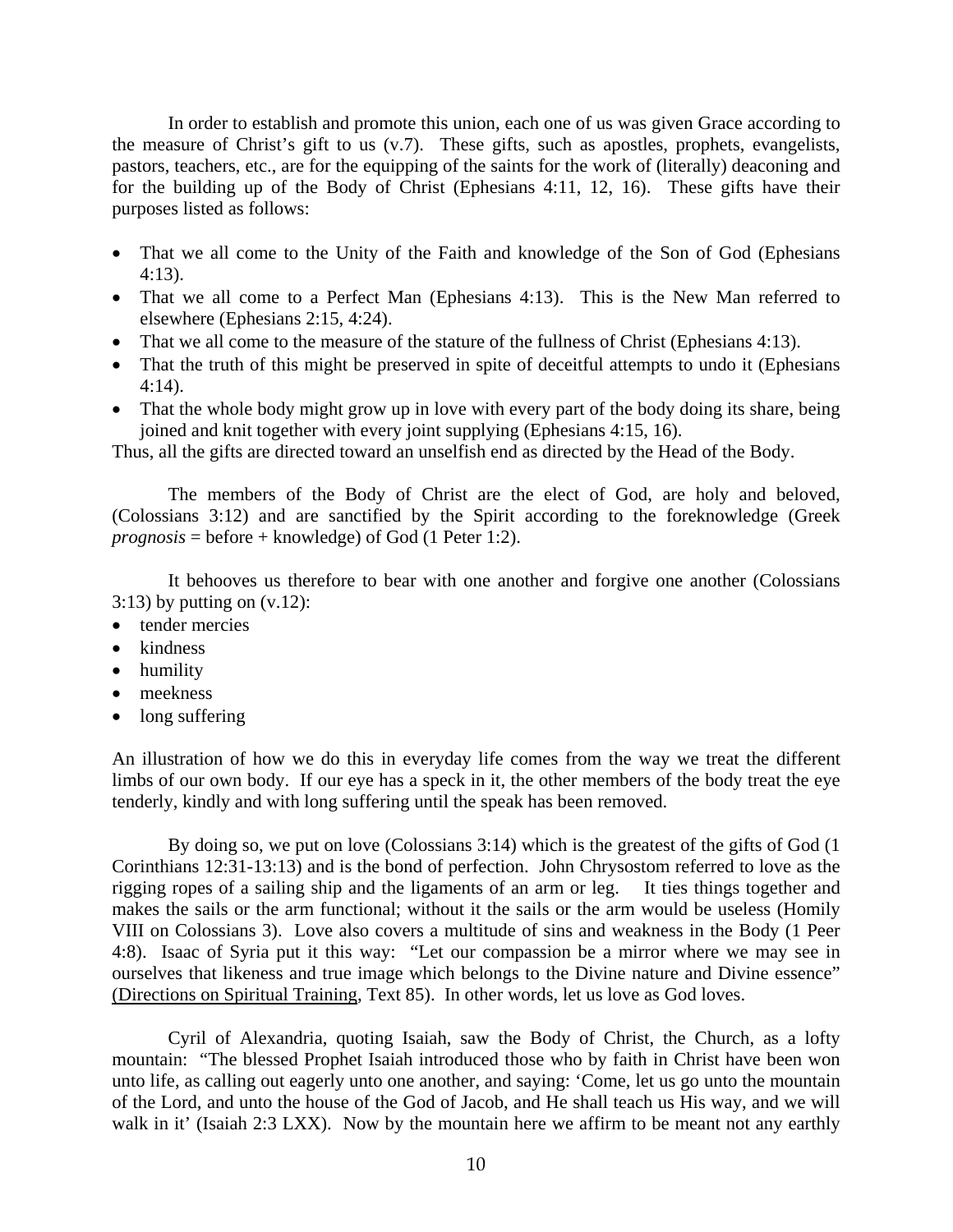mountain, for to imagine this would be foolish, but rather the church which Christ has rescued for Himself. For it is high and conspicuous to people everywhere, and exalted, because there is nothing in it which brings men down to earth. For those who dwell within it care nothing for the things of earth, but rather desire those things that are above" (Homily 112 on Luke 10).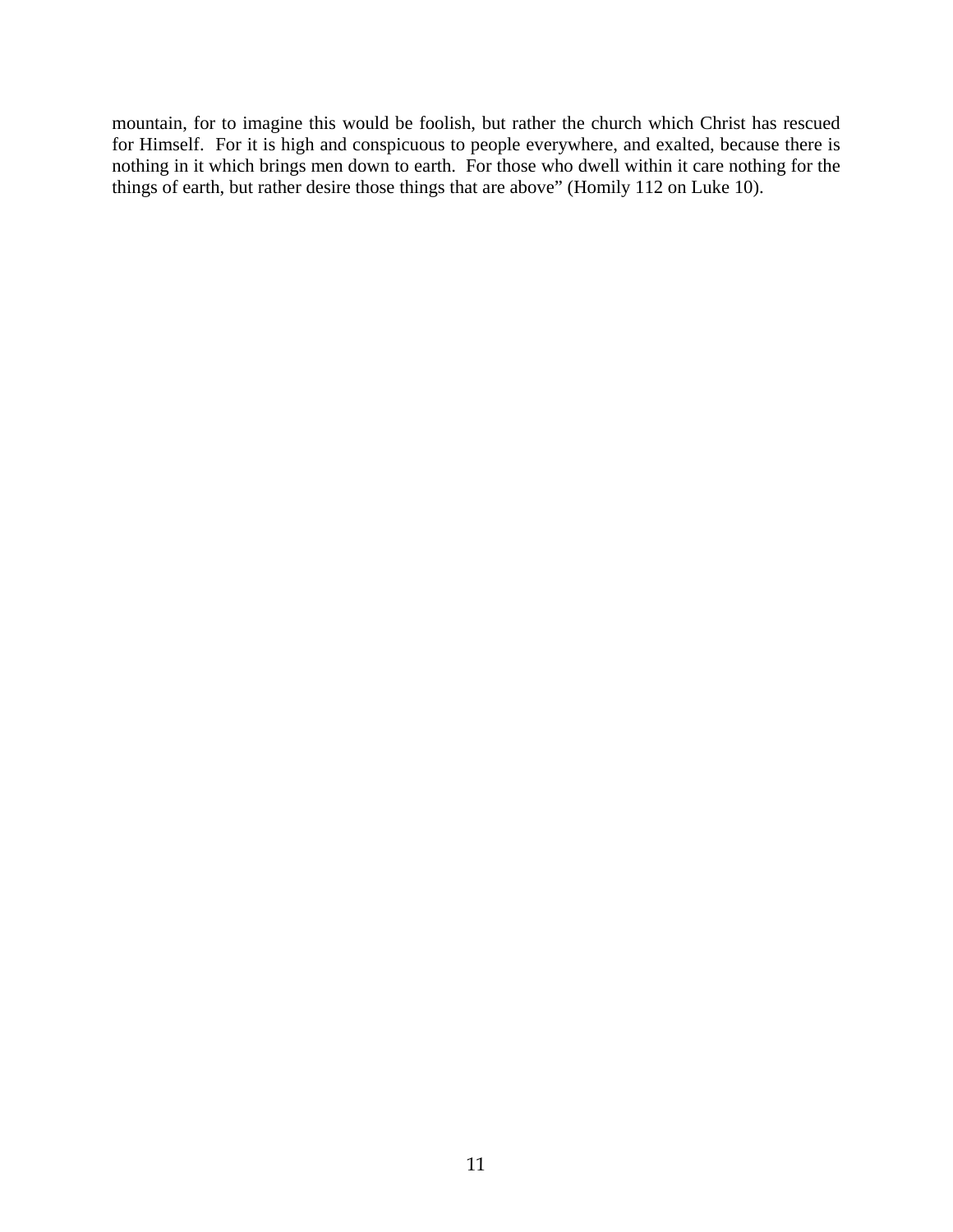# *Demonstrating the Love of God*

**September 24, 2011 Revision C** 

## **EPISTLE LESSONS: 1 Corinthians 12:27-13:8 Galatians 5:22-6:2**

### **Unmercenary Healers Demonstrate Love**

 The Epistle reading for the feast days of Cosmas and Damian of Asia, Cyrus and John (Table I), and Cosmas and Damian of Rome (Appendix I) is 1 Corinthians 12:27-13:8. In this reading, Paul advises the Corinthians to earnestly desire the greater gifts (v.31) where he listed the gift of Apostle first (v.28).

 John Chrysostom stated that Paul listed the gift of Apostle first in honor since they had all the gifts plus an abundance of love for their fellow man. Chrysostom defined workers of miracles (1 Corinthians 12:29) as having the power both to punish and to heal, whereas the gift of healing (1 Corinthians 12:30) involved cures only. Yet Paul listed both of these after prophets and teachers. This was for two reasons: (1) Miracles and healings are done for the sake of teaching. (2) Teachers teach by word and by their life; miracle workers and healers may possibly have a corrupt life. As examples, Chrysostom listed Judas Iscariot (John 12:6) and those at the Judgment who are dismayed at being rejected even though they worked miracles in Jesus' name (Matthew 7:22, 23). Chrysostom also noted that Paul always listed the gift of tongues last since this was being used for selfish purposes (1 Corinthians 14:4-14) and not for edifying the brethren (Homily xxxii on 1 Corinthians 12).

Yet Paul also pointed out "a more excellent way": whether one has the gift of:

- Tongues: speaking to men or angels  $(v.1)$
- Prophecy: understanding all mysteries and knowledge (v.2)
- Faith: able to move mountains  $(v.2)$
- Asceticism: selling everything to feed the poor  $(v.3)$
- Martyrdom: giving up ourself to be burned  $(v.3)$

•

If one doesn't have love, it profits one nothing. The more excellent way is love because love makes us able to handle and direct the other gifts without pride or arrogance, and love gives us a vision beyond this present life.

From the Epistle reading, love:

- Suffers long and is kind  $(v.4)$
- Does not envy  $(v.4)$
- Does not parade itself, is not puffed up  $(v.4)$
- Does not behave rudely  $(v.5)$
- Does not seek its own  $(v.5)$

Copyright © Mark Kern 2001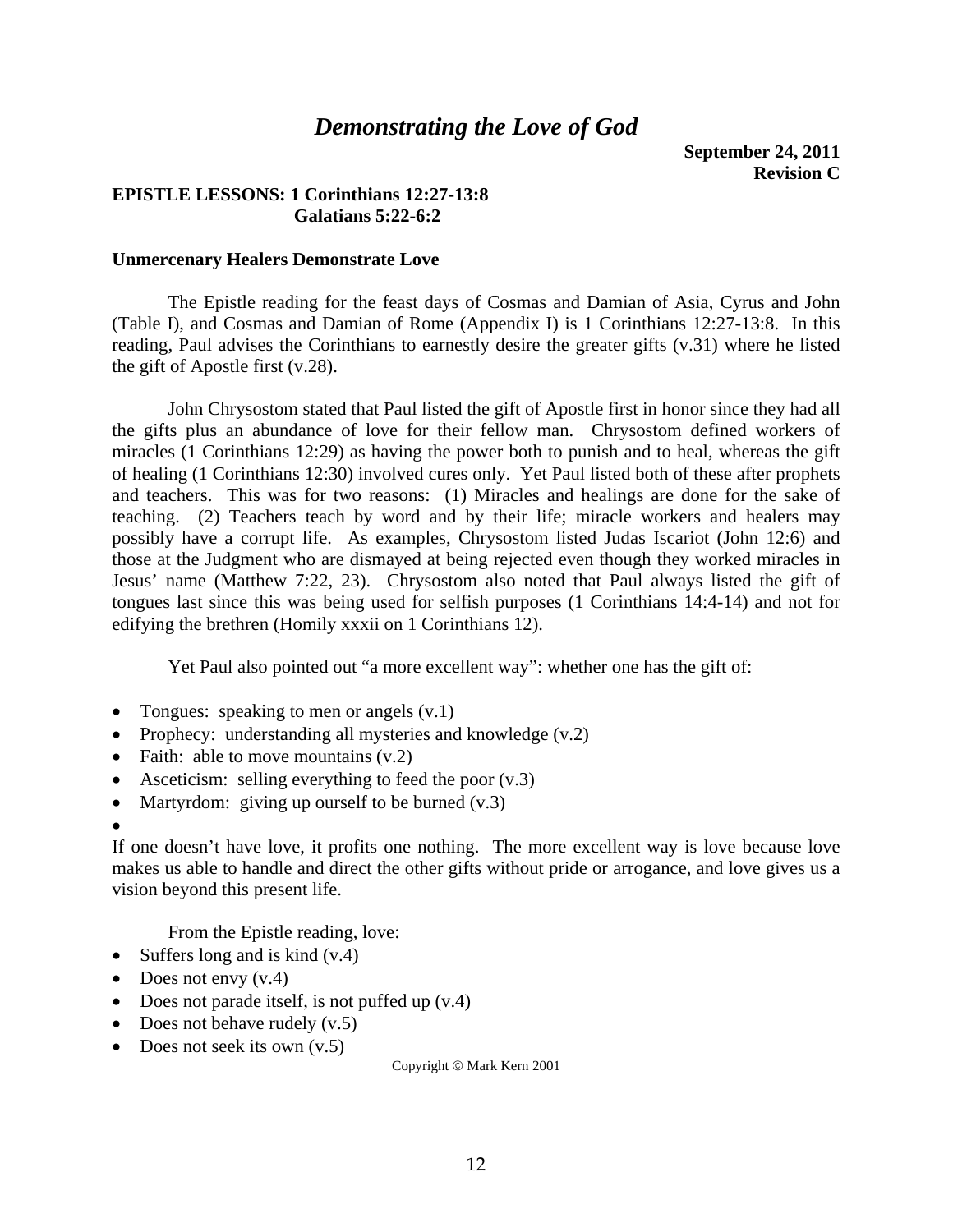- Is not provoked  $(v.5)$
- Thinks no evil  $(v.5)$
- Does not rejoice in iniquity; rejoices in the truth  $(v.6)$
- Bears all things, believes all things, hopes all things, endures all things  $(v.7)$
- Never fails  $(v.8)$

These characteristics of love apply very well to the Unmercenary Healers, especially to those that were physicians by trade but wouldn't take any payment for their work. For details on the lives of some of the Unmercenary Healers, see Appendix II which contains a brief summary from the Prologue of those listed in Tables I and II.

 The Lord had stated that the greatest love was that of martyrdom, "Greater love has no man than this, than to lay down one's life for his friends" (John 15:13). Yet Paul points out that even martyrdom ("thought I give my body to be burned", v.3) without love profits me nothing. If love for one's fellow man can be thought of as a way of life, then our way of life is more important than any of the gifts of the Spirit. A pure life can lead to salvation; but as the example of Judas and the unrighteous miracle-workers at the Judgment show, the gifts of the Spirit don't guarantee that one will escape punishment. The testimony of the Unmercenary Healers is that they had a righteous life, filled with love for their fellow man.

 In the First Century, perhaps more commonly than today, many people gave up all their goods to feed the poor (v.3). An example of this is the early church in Jerusalem where "all who believed were together, and had all things in common, and sold their possessions and goods, and divided them among all, as anyone had need" (Acts 3:44, 45). This included Barnabas, who sold his land (which included property near the Mount of Olives) and brought the money and laid it at the Apostles' feet (Acts 4:34-37). Ananias and Sapphira did this also, but without love similar to Judas, and paid dearly (Acts 5:1-10).

 John Chrysostom commented on this kind of love as follows: "If love were truly observed, there would be neither slave nor free, neither ruler nor ruled, neither rich nor poor, neither small nor great. Nor would any devil then ever have been known. For sooner would grass endure the application of fire than the devil the flame of love. Love is stronger than any wall, is firmer than any adamant; or if you can name any material stronger than this, the firmness of love transcends them all."

 "Therefore Paul says that the love which we are speaking of is the mother of all good things, and he prefers it to miracles and all other gifts. For where there are vests and sandals of gold, we require some other garments by which to distinguish the king. But if we see the purple and the crown, we require not to see any other sign of his royalty. Similarly, when the crown of love is upon our head, it is enough to point out the genuine disciple of Christ; not to ourselves only, but to the unbelievers. For, 'by this', says He, 'all will know that you are My disciples, if you have love for one another' (John 13:35). So that this sign is greater surely than all signs, in that the disciple is recognized by it. For though anyone should work 10,000 signs, but be at strife one with another, they will be a scorn to the unbelievers. Just as if they do no signs, but love one another exactly, they will continue to be reverenced by all men" (Homily xxxii on 1 Corinthians 13).

 Chrysostom continued to examine what makes up love, and to dissect what it is composed of. In enumerating this, he noted that Paul began with long-suffering (v.4), which Chrysostom called the root of self-denial. "A man that is long-suffering is of great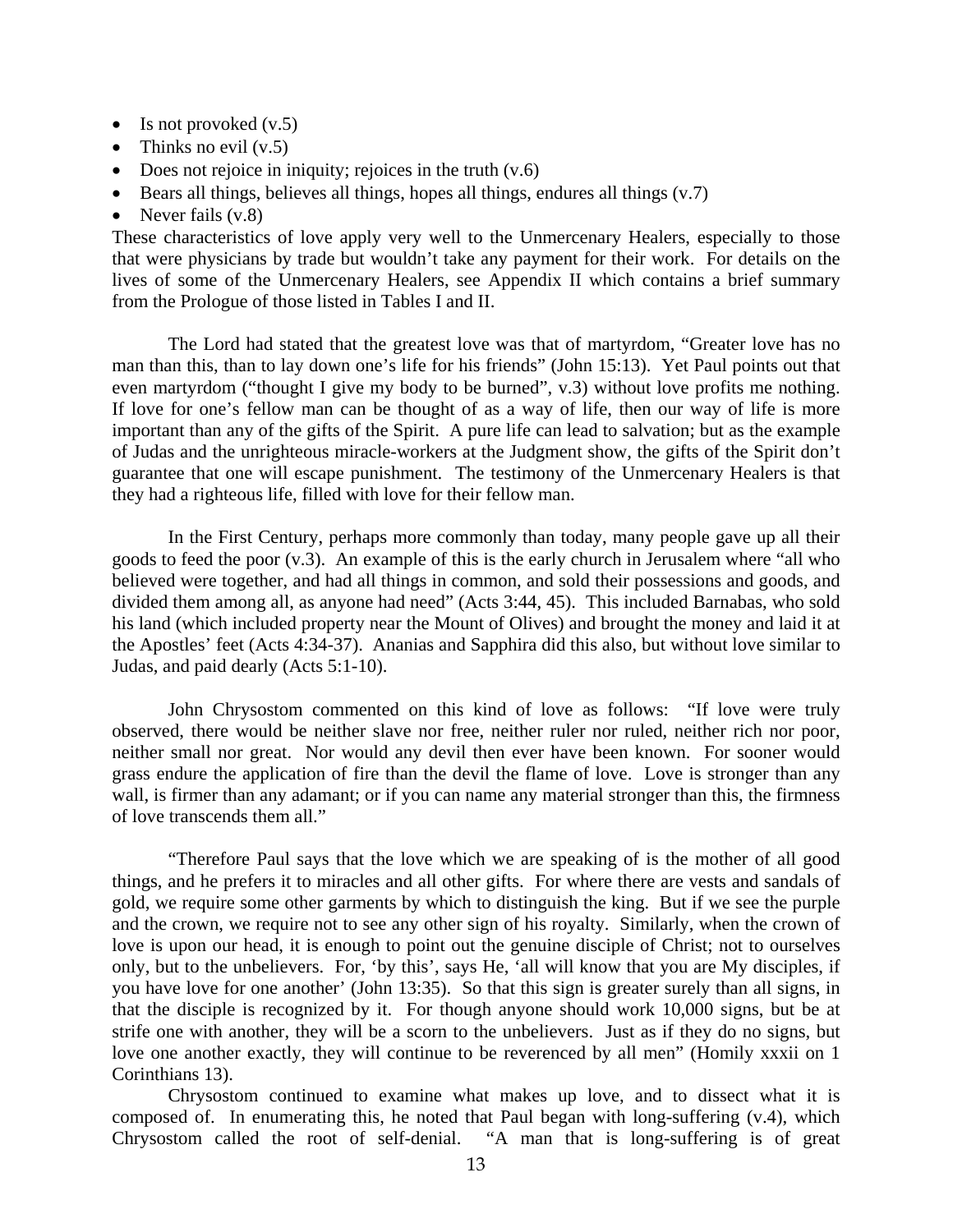understanding. By this we implement the Lord's command of not returning evil for evil; by this we bless those who curse us and show love of our enemies" (cf Matthew 5:43-48). Yet one could have a love that is long-suffering and still be envious; if so, the envy would spoil the excellency of the love (Homily xxxiii on 1 Corinthians 13).

 Further, one could have a deep love for one's fellow man which includes kindness and long-suffering, yet continually parade this virtue and be puffed up over it. Perfect love, however, does not allow pride to swell up in this manner.

Love also does not behave unseemly (literally shapelessly, compare 1 Corinthians 7:36). Chrysostom phrased it this way: "In suffering the most shameful things for him whom she loves, love does not ever count the things an unseemliness. She does not even entertain any sense at all of the shame. For the lovers of money endure all manner of reproaches for the sake of that sordid traffic of theirs. Far from hiding their faces, they even exult in it. Much more will he that has love refuse nothing whatsoever for the safety's sake of those whom he loves. Nothing that he can suffer will shame him."

 "For our Lord Jesus was both spit upon and beaten with rods by pitiful slaves; not only did he not count it an unseemliness, but he even exulted and called the thing glory. In discoursing with a harlot, when the by-standers all accused Him (Luke 7:37-39), He counted the thing not only not to be disgraceful, but allowed her to kiss His feet, wash His body with her tears, and wipe them with her hair; and all this amid a company of spectators who were His enemies" (Ibid.).

 Paul had earlier said, "Let no one seek his own good, but each one the others' good" (1 Corinthians 10:24). Here Paul repeats that aspect of love: "love does not seek its own way" (1 Corinthians 13:5). Chrysostom added, "For your own profit lies in the profit of your neighbor, and his in yours. This is as if one had his own gold buried in the house of his neighbor; should he refuse to go and there look for it and dig it up, he will never see it. So likewise, he that will not seek his own profit in the advantage of his neighbor will not attain the crowns due to this" (Ibid.).

 The context in which Paul wrote these things was a church where self-centeredness was prevalent. At the love feast<sup>[10](#page-13-0)</sup> that accompanied the Lord's Supper, "each one takes his own supper ahead of others, and one is hungry and another is drunk" (1 Corinthians 11:21). During the worship, many spoke in tongues, just edifying themselves (1 Corinthians 14:4); Paul encouraged them to seek to edify the Church instead of just themselves (1 Corinthians 14:12).

 The Church in Corinth also had a number of factions, some following Peter, some Apollos, some Paul and some claiming to follow just Christ (1 Corinthians 1:12). This undoubtedly caused many disagreements because of their lack of love for each other. Thus Paul added to the characteristics of love by saying that love "is not provoked and does not even think evil" (1 Corinthians 13:5). If one did not even suspect or think anything amiss in one's brothers, the disagreements and factions would not occur.

 $\overline{a}$ 

<span id="page-13-0"></span><sup>&</sup>lt;sup>10</sup> In the 1<sup>st</sup> Century, Churches imitated the original Lord's Supper, and served it with a meal. Because of problems such as occurred at Corinth, this was changed so that people might be able to discern the Lord's body and blood better.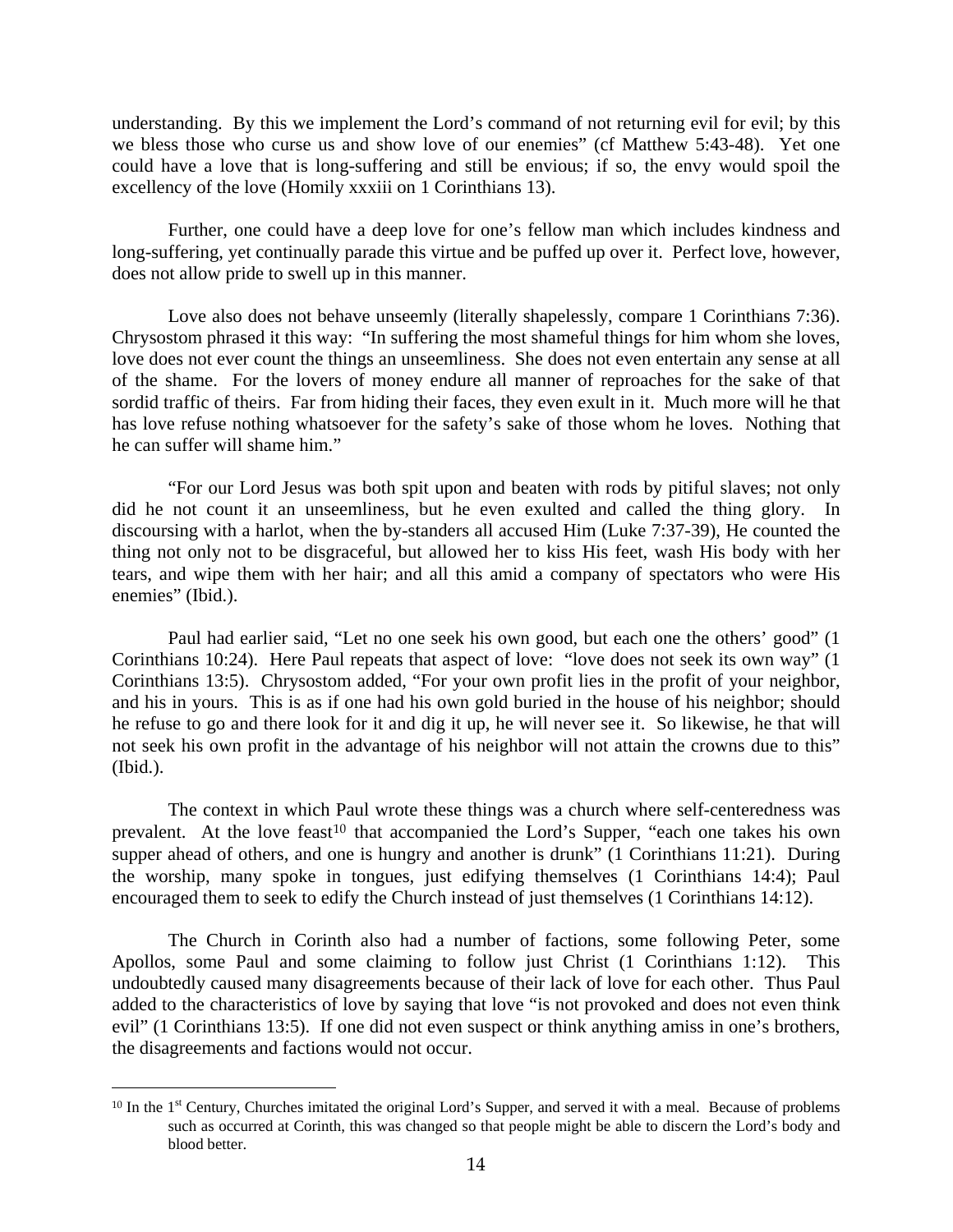Paul also said that love "does not rejoice in iniquity, but rejoices in the truth" (1 Corinthians 13:6). Paul amplified on this in his Epistle to the Romans, which he wrote a few months after writing 2 Corinthians: "Rejoice with those who rejoice and weep with those who weep. Be of the same mind toward one another. Do not set your mind on high things, but associate with the humble. Do not be wise in your own opinion. Repay no one evil for evil. Have regard for good things in the sight of all men. If it is possible, as much as depends on you, live peaceably with all men" (Romans 12:15-18).

 Paul concluded this characterization of what is love by saying that love "bears all things, believes all things, hopes all things, endures all things and never fails" (1 Corinthians 13:7, 8). As an example of this, Chrysostom pointed to King David in his dealing with his rebellious son Absalom: "For what could be more intolerable than to see a son rising up against him, aiming for usurping the throne and thirsting for his father's blood? Yet this did that blessed one (David( endure such that he could not bear to throw out one bitter expression against the parricide. But even when he left all the rest to his captains, he gave a strong injunction respecting Absalom's safety (2 Samuel 15-18). For strong was the foundation of his love" (Ibid.)

 In the case of Absalom, David bore all things, believed all things, hoped all things and endured all things even though Absalom might have been characterized as worthless, and was certainly considered such by David's commander, Joab (2 Samuel 18:9-18, 1 Kings 2:1-6, 28- 34). "For love does not merely hope but also believes from its great affection. And even if these good things should not turn out according to its hope, but the other person should prove yet more intolerable, it bears even these things. For love endures all things" (Ibid.)

 Paul counseled the Thessalonians regarding those who refused to receive his words: "Do not keep company with him that he may be ashamed. Yet do not count him as an enemy, but admonish him as a brother" (2 Thessalonians 3:14, 15). Chrysostom added, "For it is the work of the devil to tear us apart from one another, and he has used great diligence to take away love that he may cut off the way of correction. Thus he may retain him in error and you in enmity, and block the way of his salvation. For when the physician hates the sick man and leaves, and the sick man turns away from the physician, when will the distempered person be restored? Do you turn away from him because he is ungodly? For this cause you ought to welcome and attend to him, that you may raise him up in his sickness. Even if he is incurably sick, still you have been bidden to do your part. Judas was incurably sick yet God did not refuse to continue attending to him. Wherefore, neither should you grow weary. For even if after much labor you fail to deliver him from his ungodliness, yet you shall receive the deliverer's reward. And you will cause him to wonder at your gentleness, and so all this praise will pass on to God. For though you should work wonders and raise the dead and whatever work you do, the heathen will never wonder at you as much as when they see you displaying a meek, gentle, mild disposition. And this is no small achievement, since many will even be entirely delivered from their evil way; there is nothing that has such power to draw men as love.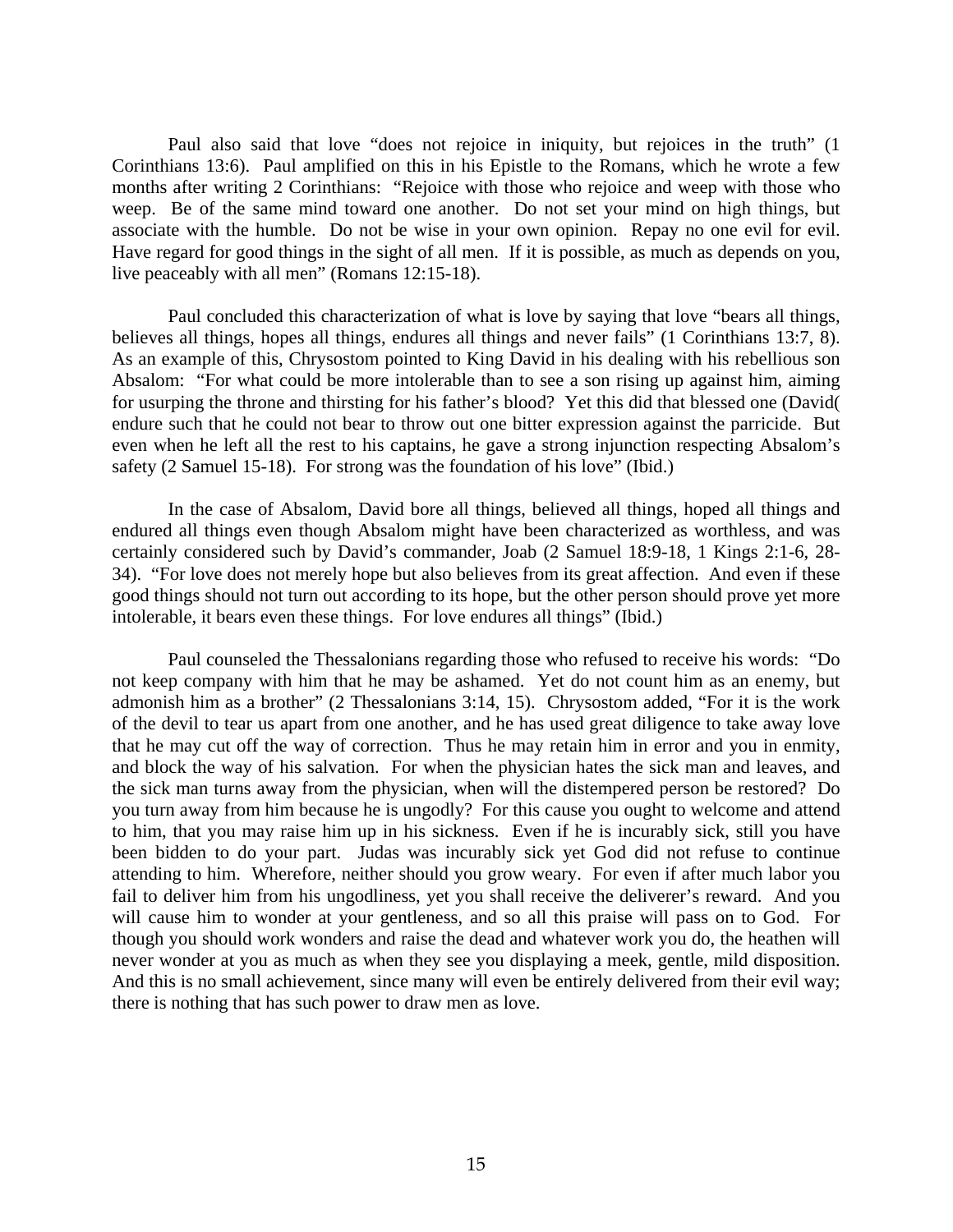#### **Bearing One Another's Burdens**

 The Corinthians were not the only ones Paul wrote to concerning how love bears all things (1 Corinthians 13:7). He also wrote of this to the Galatians and the Colossians, and the sections where Paul discussed bearing one another's burdens (Galatians 5:22-6:2; Colossians 3:12-16) are used as the Epistle lessons for six of the healers listed in Appendix I: Pachomius, David of Thessalonica, Cyriacus, Daniel the Stylite, and both Simeon Stylites. In Galatians, Paul listed this along with other "fruits of the Spirit" such as love, joy, peace, longsuffering, kindness, goodness, faithfulness, gentleness and self-control. In Colossians, Paul linked this with forgiving one another by putting on tender mercies, kindness, humility, meekness and long-suffering (Colossians 3:12, 13). After all, this is what the Body of Christ is all about and this is what we are called to (Colossians 3:15).

 This brings up a faith-works issue. These "fruits of the Spirit" are things that we do as a result of our faith. As James said, "Faith was working together with works and by works, faith was made perfect" (James 2:22). In the case of the Unmercenary Healers, they performed great miracles which would lead us to expect that they had great faith. As the Lord said, "If you have faith (the size of) a mustard seed, you will say to this mountain, 'move from here to there', and it will move; and nothing will be impossible for you" (Matthew 17:20).

 John Chrysostom pointed out that Paul mentioned the flesh "those who are Christ's have crucified the flesh with its passions and desires" (Galatians 5:24); and also the Spirit, "if we live in the spirit, let us also walk in the Spirit" (Galatians 5:25). What is the place, then, of the soul? "The mastery of the passions belongs to her and concerns her (the soul). Being placid amid vice and virtue, if she has used the body fitly, she has wrought it to be spiritual. But if she separate from the Spirit and give herself up to evil desires, she makes herself more earthly. You observe throughout that Paul's discourse does not relate to the substance of the flesh, but to moral choices, that which is or is not vice. He refers to 'the fruit of the spirit' (Galatians 5:22) because evil works originate in ourselves alone and therefore he calls them 'works'. But good works require not only our diligence but God's loving kindness" (Commentary on Galatians 5). Knowing the Scriptures is part of this, "that the man of God may be complete, thoroughly equipped for every good work" (2 Timothy 3:17). "For we are His workmanship, created in Christ Jesus for good works, which God prepared beforehand that we should walk in them" (Ephesians 2:10).

 Another example of good works is illustrated by the Epistle lesson for Sampson the Hospitable (Table I). This Epistle lesson, 2 Corinthians 9:6-11, is also used for the 18th Sunday after Pentecost and aptly illustrates the life of Sampson. Born of wealthy parents and trained as a physician, he gave away his wealth and lived very simply as an Unmercenary Healer. As this Epistle lesson describes, Sampson was a cheerful giver who sowed abundantly, and therefore will reap abundantly of treasure in heaven (2 Corinthians 9:6, 7, Matthew 19:21, Mark 10:21, Luke 12:33). For more details on this see the Epistle lesson for the 18th Sunday after Pentecost.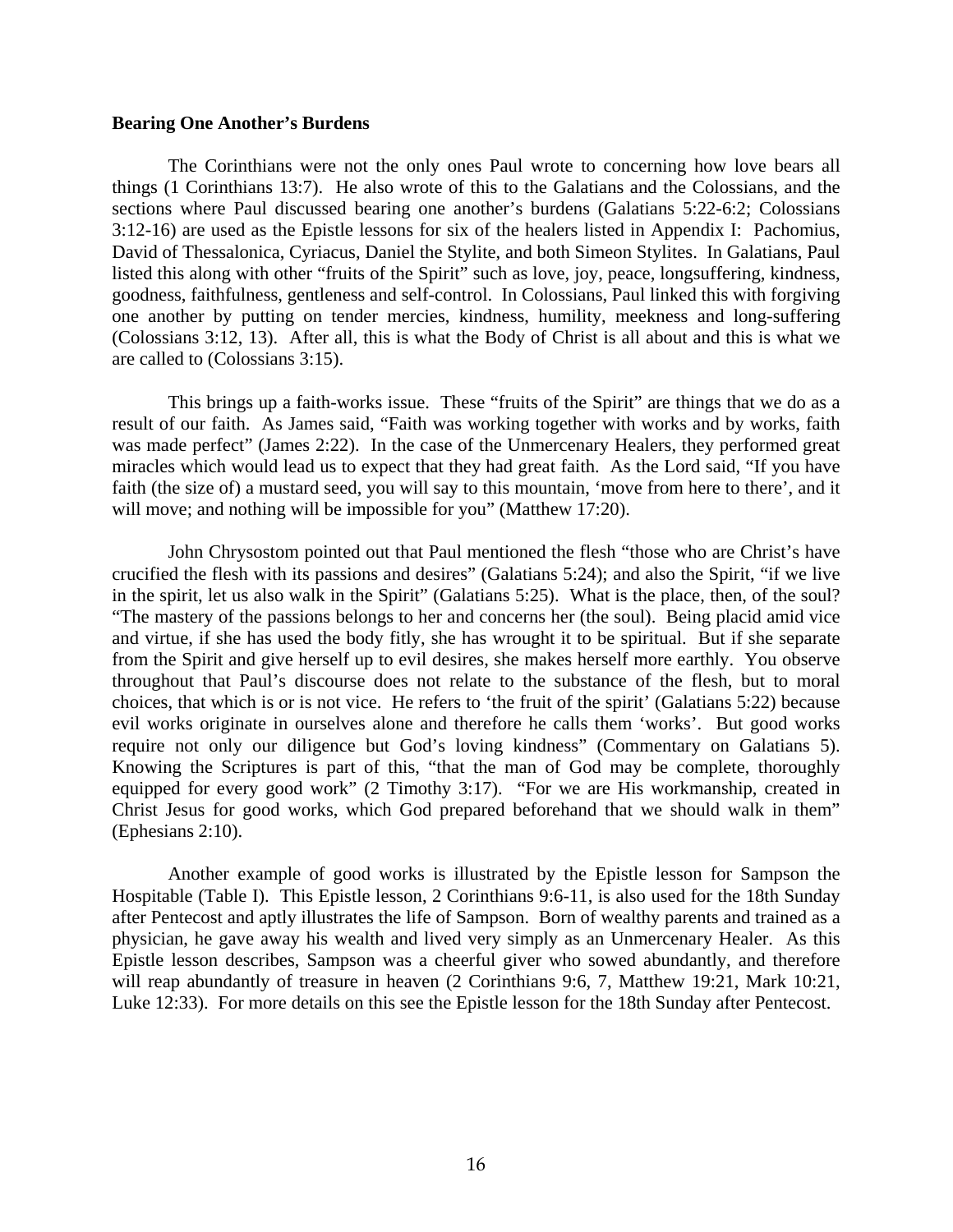## *Preparation for the Lord's Return*

### **GOSPEL LESSON: Luke 12:32-40**

### **PREPARATION FOR THE LORD'S RETURN**

 While the passions and desires of the flesh tend to hinder us from a close walk with God and Paul encouraged us to live and walk in the Spirit (Galatians 5:24, 25) the Lord also encouraged us to be ever mindful of His return in glory. The Gospel lesson for the 6th Century Unmercenary Healer, Sampson the Hospitable, illustrates this spirit of watchfulness. In this Gospel lesson, Luke 12:32-40, the Lord began with the Parable of the Rich Fool (Luke 12:13- 21). For a detailed discussion of this, see the Gospel lesson for the 9th Sunday of Luke. Then He spoke of the birds and the flowers and living very simply; for further discussion of this, see the Gospel lesson for the 3rd Sunday after Pentecost.

 With these as background, the Lord began the Gospel lesson with "Do not fear, little flock, for it is the Father's good pleasure to give you the kingdom" (Luke 12:32). He then went on to give some specific things we can do to get ready. These include:

- Sell what you have and give alms; this is treasure in heaven (v.33).
- Where your treasure is, there your heart will be also (v.34).
- Be ready to depart; let your waist be girded and your lamps be burning (v.35).
- Be like men who wait for their master returning from the wedding  $(v.36)$ .
- Blessed are those servants whom the master will find watching when He comes (v.37).
- Be ready, for the Son of Man is coming like a thief in the night at an hour you do not expect  $(v.40)$ .

 A similar theme is used for the Gospel lesson for Thekla, a First Century Unmercenary Healer (Table II). Thekla was a convert of the Apostle Paul in Iconium and spent most of her life living in a cave near Seleucia (which is near Antioch). She had been born into a wealthy family, but gave that up to concentrate on the things of God. The Gospel lesson used for her Feast Day is Matthew 25:1-13, and Parable of the Five Wise and Five Foolish Virgins. The theme is, again, preparation as if one is awaiting his Master's return from the wedding. This parable was used along with the Parable of the Talents (Matthew 25:14-30) to introduce the Lord's discussion of the Judgment of Works (Matthew 25:31-46). For more discussion on this, see the Gospel lessons for the 16th Sunday after Pentecost and Meatfare Sunday prior to Lent.

### **Living Simply and Without Covetousness**

 A distinguishing characteristic of all the Unmercenary Healers is the simple life they led. Many came from positions of wealth, but they followed the Lord's instructions and gave it away in order to live more simply. The point of this is not just to be poor, but to avoid covetousness. As Cyril of Alexandria (4th Century) put it, "In teaching His disciples not to be covetous of wealth, He also withdraws them from worldly anxiety, and from vain toils and luxury and Copyright © Mark Kern 2001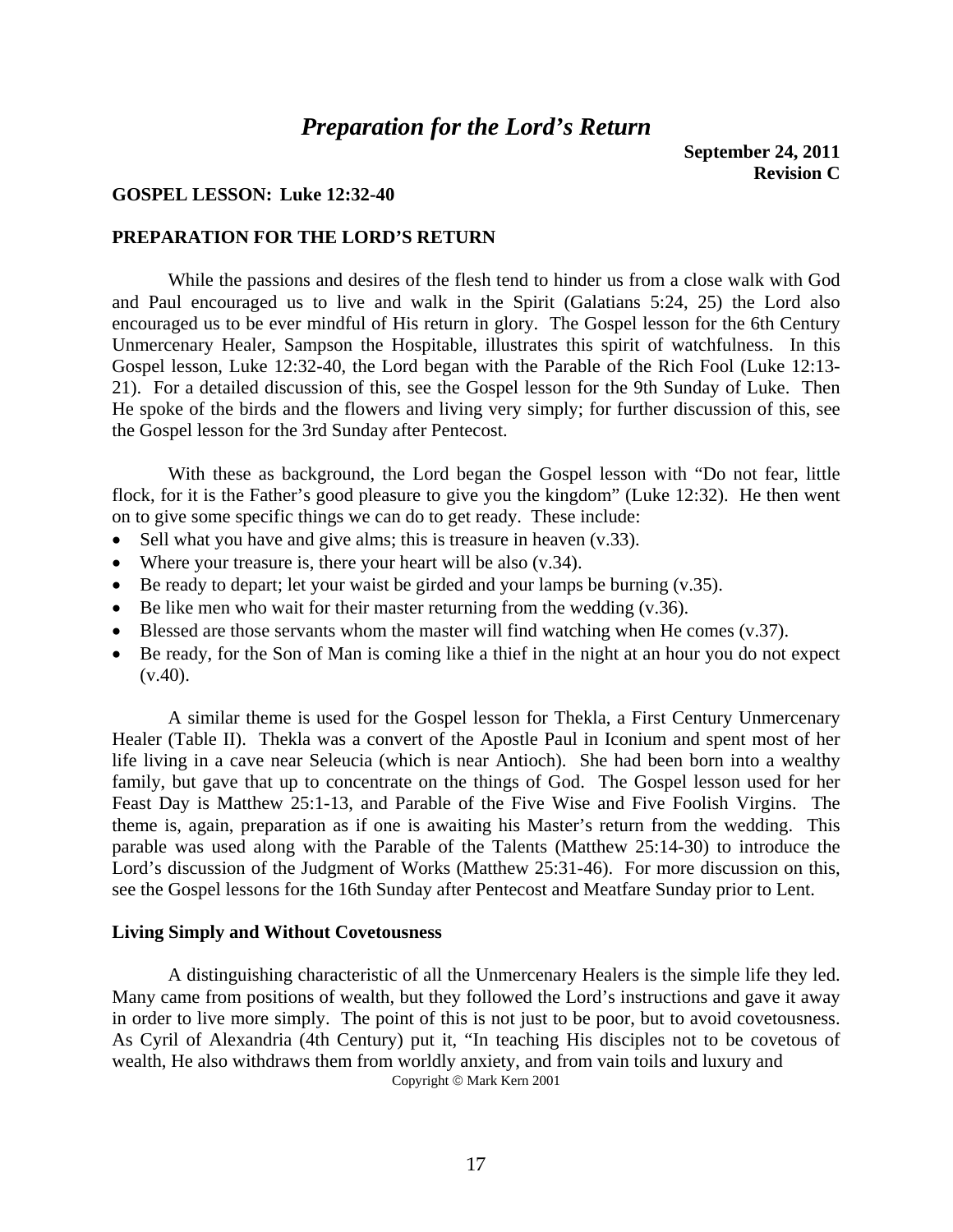splendor of attire, and whatsoever evil habits follow upon there things. And He bids them rather courageously to be earnest in the pursuit of this simple life" (Homily 91 on Luke). Compared to the Kingdom of Heaven which "it is the Father's good pleasure to give us" (Luke 12:32), everything else pales in comparison. For "eye has not seen nor ear heard, nor have entered into the heart of man, the things which God has prepared for those who love Him" (1 Corinthians 2:9, Isaiah 64:4).

 Cyril made an analogy to purchasing a house: "Suppose one of us wanted to sell a very beautifully built house and one of you who had plenty of gold were to conceive the desire of purchasing it. Would you not feel pleasure in buying it, and readily give the money that was laid up in your coffers, and even add to this with other money on loan? The transaction would not expose you to loss, but rather the expectation of your future gains would make you in a flutter of joy."

 "Similar to this, the God of all offers to sell you Paradise. There you will reap eternal life, unending joy and an honorable and glorious habitation. Once there, right blessed will you be, and will reign with Christ. Draw near, therefore, with eagerness and purchase the estate. With these earthly things obtain things eternal; give that which abides not and gain that which is secure; give these earthly things and win that which is in heaven; give that which you must leave, even against your will, that you may not lose things hereafter; lend to God your wealth that you may be really rich."

 "And besides it is a very absurd thing, that while we often entrust men of probity with our earthly wealth, and feel no fear lest any loss should result from our confidence in the uprightness of those who receive it, yet we will not trust it to God, who receives from us these earthly things, as a loan, and promises to give us things eternal, and that with interest. 'For good measure' He says, 'pressed down, shaken together and running over will be put into your bosom' (Luke 6:38). For the measure to run over is a direct proof of its great abundance. Pleasure-loving wealth chains the human mind in indolence toward all that is good, and stretches out, so to speak, a stiff and haughty neck against God. For it yields not itself to that yoke which would lead it to piety" (Ibid.)

### **Watchfulness**

 Watchfulness was compared to having our waist girded and our lamp burning (Luke 12:35). In the First Century, people wore long flowing robes. If one were to take time off and relax, one would unfasten the belt around his waist. But going back to work, he would put the belt back on so that his clothes didn't hinder his work. Similarly, an oil lamp would be left burning all night while everyone slept, but the wick would be trimmed down to give a dim light, and also burn less fuel. But when one was awake, the lamp would be trimmed bright. This was the problem faced by the five foolish virgins when the bridegroom came: they didn't have enough oil to allow the lamp to burn brightly (Matthew 25:1-13).

 Cyril interpreted the girding of the loins as "the readiness of the mind to labor industriously in every thing praiseworthy. For such as apply themselves to bodily labors, and are engaged in strenuous toil, have their loins girt". The lamp, Cyril said, represents "the wakefulness of the mind and intellectual cheerfulness. And we say that the human mind is awake when it repels any tendency to slumber off into that carelessness which often is the means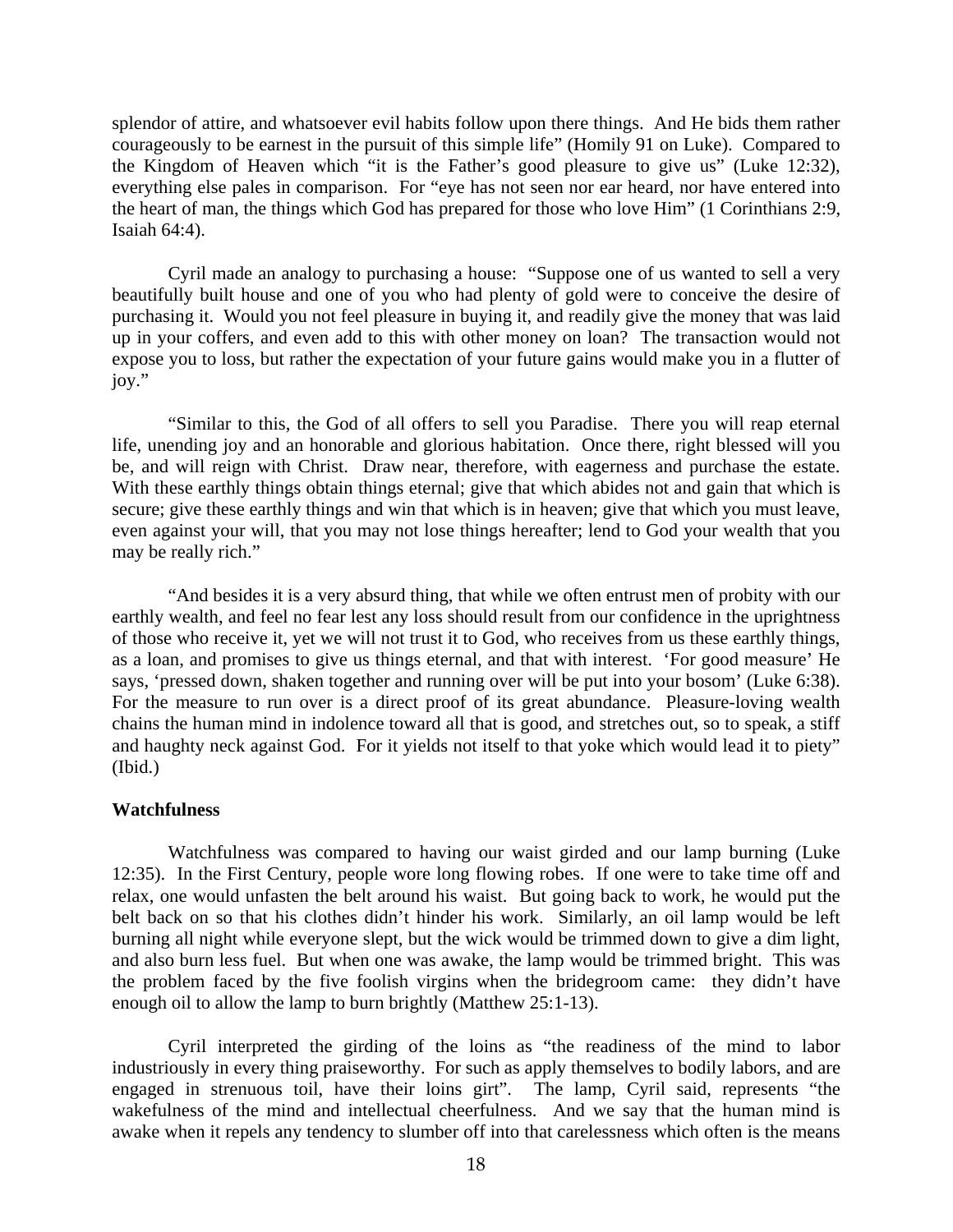of bringing it into subjection to every kind of wickedness. Being sunk in stupor, the heavenly light within it is liable to be endangered from a violent and impetuous blast of wind" (Homily 92 on Luke).

 At the Exodus from Egypt, the nation of Israel was commanded that as they ate the Passover meal, they were to eat "with their loins girded, their sandals on their feet and their staff in their hand" (Exodus 12:11). Normally one ate with his belt off, his sandals by the door and his staff outside. The Passover, however, was a state of watchfulness because the gods of Egypt were to be judged that night (Exodus 12:12).

 The Apostle Peter also encourages a state of readiness: "The Day of the Lord will come as a thief in the night, in which the heavens will pass away with a great noise, and the elements will melt with fervent heat; both the earth and the works that are in it will be burned up. Therefore, since all these things will be dissolved, what manner of persons ought you to be in holy conduct and godliness, looking for and hastening the coming of the Day of God? Therefore, beloved, looking forward to these things, be diligent to be found by Him in peace, without spot and blameless (2 Peter 3:10, 11, 14).

 The Gospel lesson also referred to different watches: "And if He should come in the second watch, or come in the third watch, and find them (watching), blessed are those servants" (Luke 12:38). Why should the Lord omit the first watch? This requires a little insight. Cyril comments on that as follows: "Observe, I pray, the breadth of the divine gentleness, and the bountifulness of His mildness towards us. For He knows our frame and the readiness with which man's mind wanders into sin. He knows that the power of fleshly lust tyrannizes over us, and that the distractions of this world even, so to speak, against our will drag us on by force, leading the mind into all that is unseemly. But in that He is good, He does not leave us to despair, but on the contrary, pities us, and has given us repentance as the medicine of salvation. For this reason, He says, that whether He come in the second watch, or whether He come in the third watch, and find them so doing, blessed are they. Now the meaning of this you will certainly wish to understand clearly. Men, therefore, divide the night into three or four watches. For the sentinels on city walls, who watch the motions of the enemy, after being on guard three or four hours, deliver over the watch and guard to others. So with us there are three ages: the first, that in which we are still children; the second, in which we are young men; and the third, that in which we come to old age. Now the first of these, in which we are still children, is not called to account by God, but is deemed worthy of pardon, because of the imbecility as yet of the mind, and the weakness of the understanding. But the second and the third, the periods of manhood and old age, owe to God obedience and piety of life, according to His good pleasure. Whosoever, therefore, is found watching, and, so to speak, well girt, whether, if it so chance, he be still a young man, or one who has arrived at old age, blessed shall he be. For he shall be counted worthy of attaining to Christ's promises (Ibid.)

 The Apostle Paul spent a great deal of time in watchfulness, fasting and prayer. Even though it was difficult, he did it for the joy of the kingdom of God. For example, five times he was given 39 lashes, three times he was beaten with rods, once he was stoned and left for dead, three times he was in a ship wreck, spending a night and a day adrift at sea. Not to mention the intrigue of robbers, bounty hunters and false brethren, he was often up all night watching, hungry, thirsty, cold and poorly clad (2 Corinthians 11:24-27).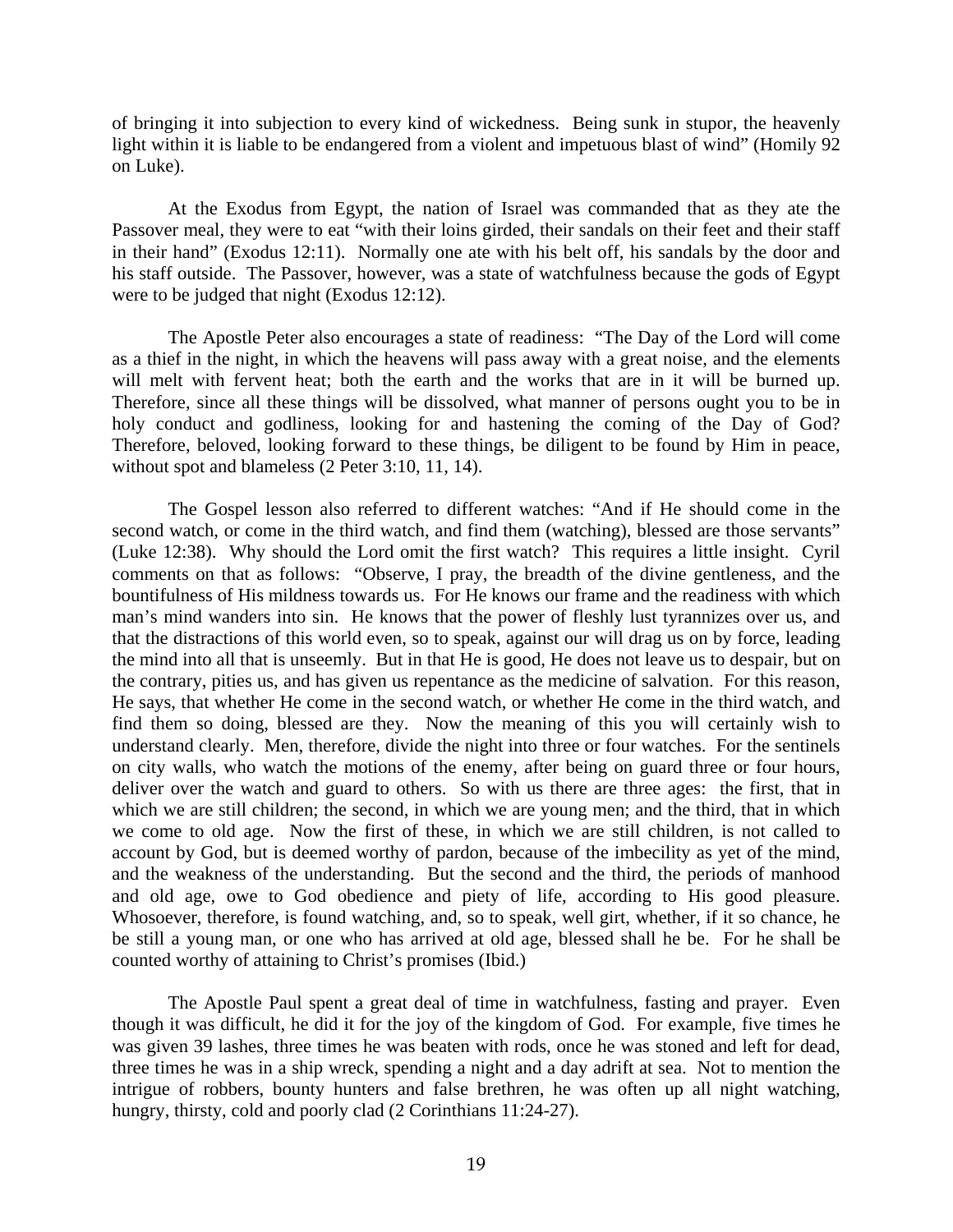Paul described his reasons for doing all this earlier; "For we who live are always delivered to death for Jesus' sake, that the life of Jesus also may be manifested in our mortal flesh. So then death is working in us, but life in you. For all things are for your sakes, that grace, having spread through the many may cause thanksgiving to abound to the glory of God. Therefore we do not lose heart. Even though our outward man is perishing, yet the inward man is being renewed day by day. For our light affliction, which is but for a moment, is working for us a far more exceeding and eternal weight of glory" (2 Corinthians 4:11-17). The above passage is used as the Epistle lesson for the feast days of the Unmercenary Healers Menas (Table II), Euthymius and Alypius the Stylite (Appendix I).

 Watchfulness requires work and dedication. This is what James, the Lord's brother, referred to when he said, "Do you see that faith was working together with his works, and by works faith was made perfect? You see then that a man is justified by works, and not by faith only" (James 2:22, 24). The Unmercenary Healers worked hard at their calling. But yet they also remembered the Lord's words: "Come to me, all you who labor and are heavy laden, and I will give you rest. Take My yoke upon you and learn from Me, for I am gentle and lowly in heart, and you will find rest for your souls. For My yoke is easy and My burden is light" (Matthew 11:28-30). The preceding quote from Matthew 11 is used as the Gospel lesson for the Unmercenary Healers. Euthymius (5th Century) and Sergius of Radonezh (14th Century.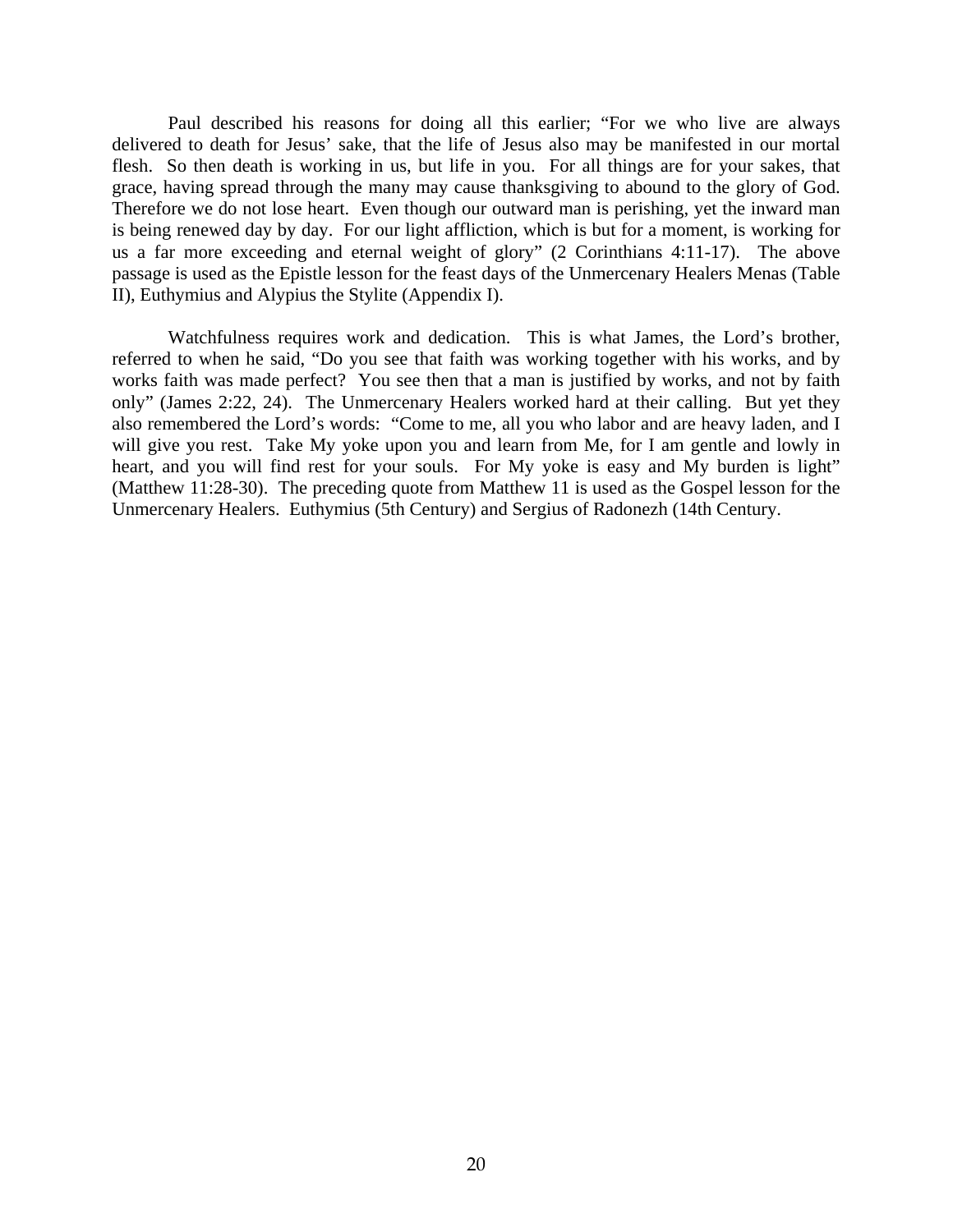## **APPENDIX I OTHER WELL-KNOWN HEALERS**

| <b>Name</b>                    | <b>Doctor</b> | <b>Century</b>  | <b>Feast</b> | <b>Died</b> | <b>Gospel</b>   | <b>Epistle</b>    |
|--------------------------------|---------------|-----------------|--------------|-------------|-----------------|-------------------|
|                                |               |                 |              |             |                 |                   |
| Luke                           | yes           | 1 <sup>st</sup> | Oct. 18      | martyr      | Luke 10:16-21   | Col 4:5-18        |
| Cosmas &                       | yes           | 3 <sup>rd</sup> | July 1       | martyr      | Matt. 10:1,5-8  | 1 Cor. 12:27-13:8 |
| Damian<br>of                   |               |                 |              |             |                 |                   |
| Rome                           |               |                 |              |             |                 |                   |
| Euthymius                      | no            | 5 <sup>th</sup> | Jan. 20      | --------    | Matt. 11:27-30  | 2 Cor. 4:6-15     |
| Tryphon                        | no            | $3^{\text{rd}}$ | Feb. 1       | martyr      | Luke 10:19-21   | Rom. 8:28-39      |
| Pachomius                      | no            | $4^{\text{th}}$ | May 15       | --------    | Matt. 4:23-5:13 | Gal. 5:22-6:2     |
| Simeon Stylite<br>Ι            | no            | 5 <sup>th</sup> | Sept. 1      | --------    | John 10:9-16    | Col. 3:12-16      |
| Simeon Stylite<br>$\mathbf{I}$ | no            | 6 <sup>th</sup> | May 24       | --------    | Matt. 5:14-19   | Col. 3:12-16      |
| David of                       | no            | $6^{\text{th}}$ | June 26      | ---------   | Luke 6:17-23    | Gal. 5:22-6:2     |
| Thessalonica                   |               |                 |              |             |                 |                   |
| Laurence                       | no            | 3 <sup>rd</sup> | Aug. 10      | martyr      | --------        | 2 Tim. 2:1-10     |
| Sergius of                     | no            | $14^{th}$       | Sept. 25     | --------    | Matt. 11:27-30  |                   |
| Radonezh                       |               |                 |              |             |                 |                   |
| Cyriacus                       | no            | 6 <sup>th</sup> | Sept. 29     | --------    | --------        | Gal. 5:22-6:2     |
| Joannicius                     | no            | 9 <sup>th</sup> | Nov. $4$     | ---------   | --------        | 2 Cor. 9:6-11     |
| Gregory of                     | no            | 7 <sup>th</sup> | Nov. 23      |             |                 | Heb. 13:7-16      |
| Agrigentum                     |               |                 |              |             |                 |                   |
| Alypius the                    | no            | 7 <sup>th</sup> | Nov. 26      | --------    |                 | 2 Cor. 4:6-15     |
| Stylite                        |               |                 |              |             |                 |                   |
| Ambrose of                     | no            | 4 <sup>th</sup> | Dec. 7       | --------    | --------        | 2 Thess. 2:13-3:5 |
| Milan                          |               |                 |              |             |                 |                   |
| Patapius                       | no            | 7 <sup>th</sup> | Dec. 8       | --------    | ---------       | 2 Thess. 2:13-3:5 |
| Daniel the                     | no            | 5 <sup>th</sup> | Dec. 11      |             |                 | Gal. 5:22-6:2     |
| Stylite                        |               |                 |              |             |                 |                   |
| Sava of                        | no            | 6 <sup>th</sup> | Dec. 5       |             |                 | Gal. 5:22-6:2     |
| Mutalaska                      |               |                 |              |             |                 |                   |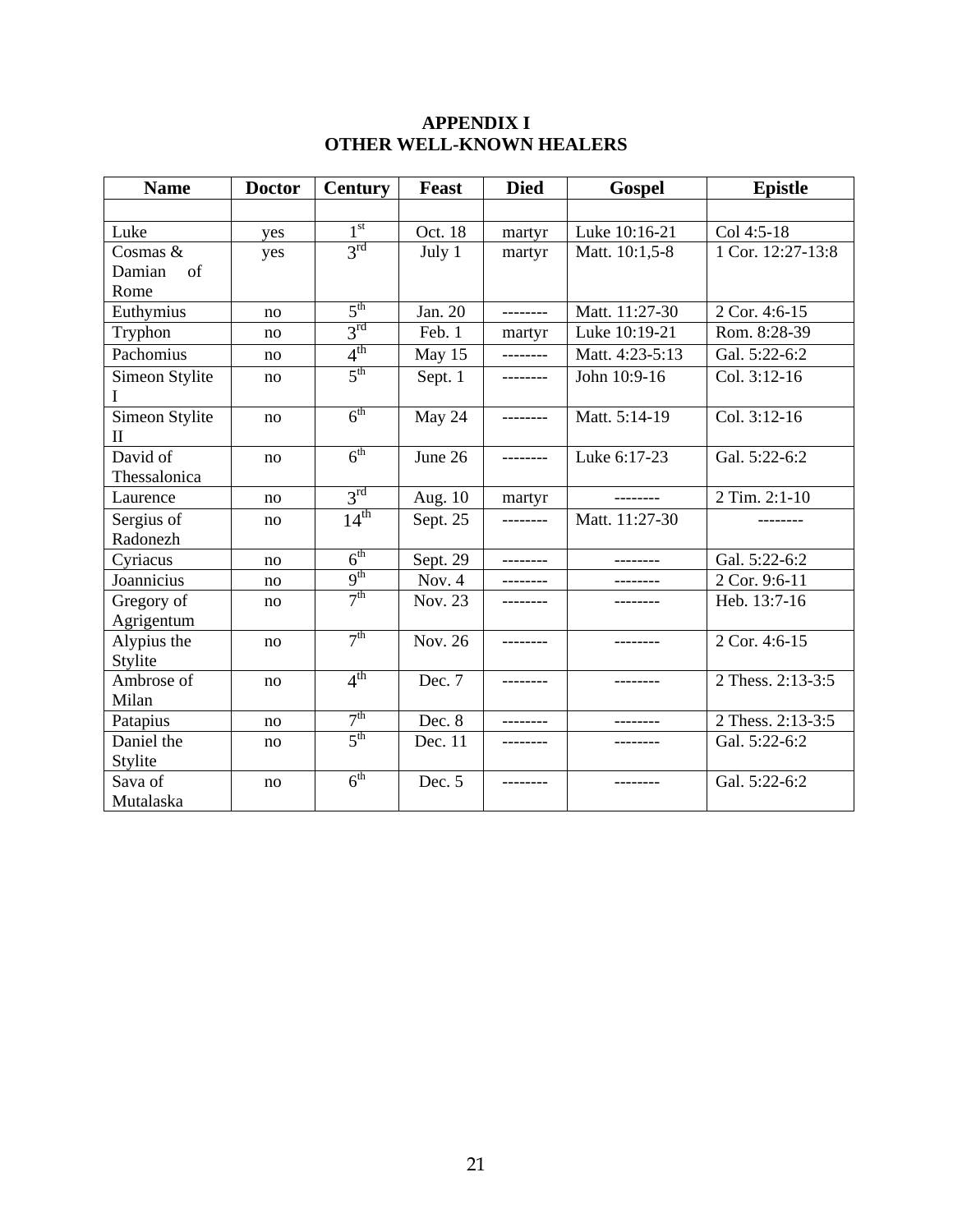### **APPENDIX II LIVES OF UNMERCENARY HEALERS FROM TABLES I AND II**

**Cyrus and John, January 31** These compassionate and wonderful saints were not bloodbrothers, but were brothers in spirit. Cyrus lived at first in Alexandria, and working as a doctor, healed people by the power of Christ together with medicine for the body. Discovering that illness came upon people mainly through sin, he always told them to cleanse their souls from sin by repentance and prayer, that they might be restored and strengthened in body. When Diocletian began his persecution of Christians, Cyrus went off to Arabia, where he received the monastic habit. But, as he had become known in Alexandria, so he became known also in Arabia, and people went to him for help. John, hearing of him and being at that time a Roman officer in Edessa, came to Arabia to see Cyrus. On seeing each other, they loved each other as brothers and remained together to live in asceticism. At that time, a Christian woman called Athanasia was tortured together with her three daughters in the town of Canopus. Cyrus and John heard of this, and came to Canopus to encourage the mother and daughters not to fall back from the Faith. And, grateful indeed for the counsel of these saints, Athanasia endured all the tortures and, with her daughters, was slain for Christ. The daughters were: Theoctista, age 15, Theodota age 13 and Eudocia age 11. Then the torturers took Cyrus and John and, after torture and imprisonment, slew them with the sword in the year 311. These holy martyrs performed innumerable miracles, both during their lives and after their death. Their relics were translated to Rome in the time of the Emperor Arcadius. They are invoked for help especially for the sleepless and for the blessing of water and food.

**Cosmas and Damian of Asia,** November 1 Unmercenaries and wonderworkers, they were brothers in the flesh and in the spirit, born somewhere in Asia of a pagan father and a Christian mother. After their father's death, their mother Theodota devoted all her time and energy to the bringing-up of her sons as true Christians. God helped her, and her sons grew as two choice fruits and as two holy lamps. They were skilled in medicine and ministered to the sick without payment, and so fulfilled Christ's command: "Freely have ye received; freely give" (Matthew 10:8). They were so strict in their unpaid ministry to men that Cosmas became greatly enraged with his brother Damian when he took three eggs from a woman, Palladia, and gave orders that, after his death, he should not be buried with his brother. In fact, holy Damian had not taken those eggs as a reward for healing Palladia's sickness, but because she had sworn by the Most Holy Trinity that he should have them. However, after their death in Fereman, they were buried together in obedience to a revelation from God. These two holy brothers were great wonderworkers both during their lifetime and after their death. A farm laborer, on lying down to sleep at one time, was attacked by a snake, which entwined itself around his mouth and stomach. This poor man would have breathed his last in the greatest torment had he not at the last moment invoked the help of Cosmas and Damian. Thus the Lord glorified forever by miracles those who glorified Him here on earth by their faith, purity and mercy.

**Panteleimon,** July 27 Born in Nicomedia of a Christian mother, Eubula, and a pagan father, Eustorgius, he studied medicine as a young man. The priest Hermolaus befriended him, instructed him in the Christian faith and baptized him. Panteleimon miraculously healed a blind man whom other doctors had treated in vain: he healed him by the name of Christ and baptized him. From jealousy, the doctors denounced Panteleimon as a Christian, and he went before the Emperor Maximian for judgment. "He stood before the earthly ruler in the body, but in his mind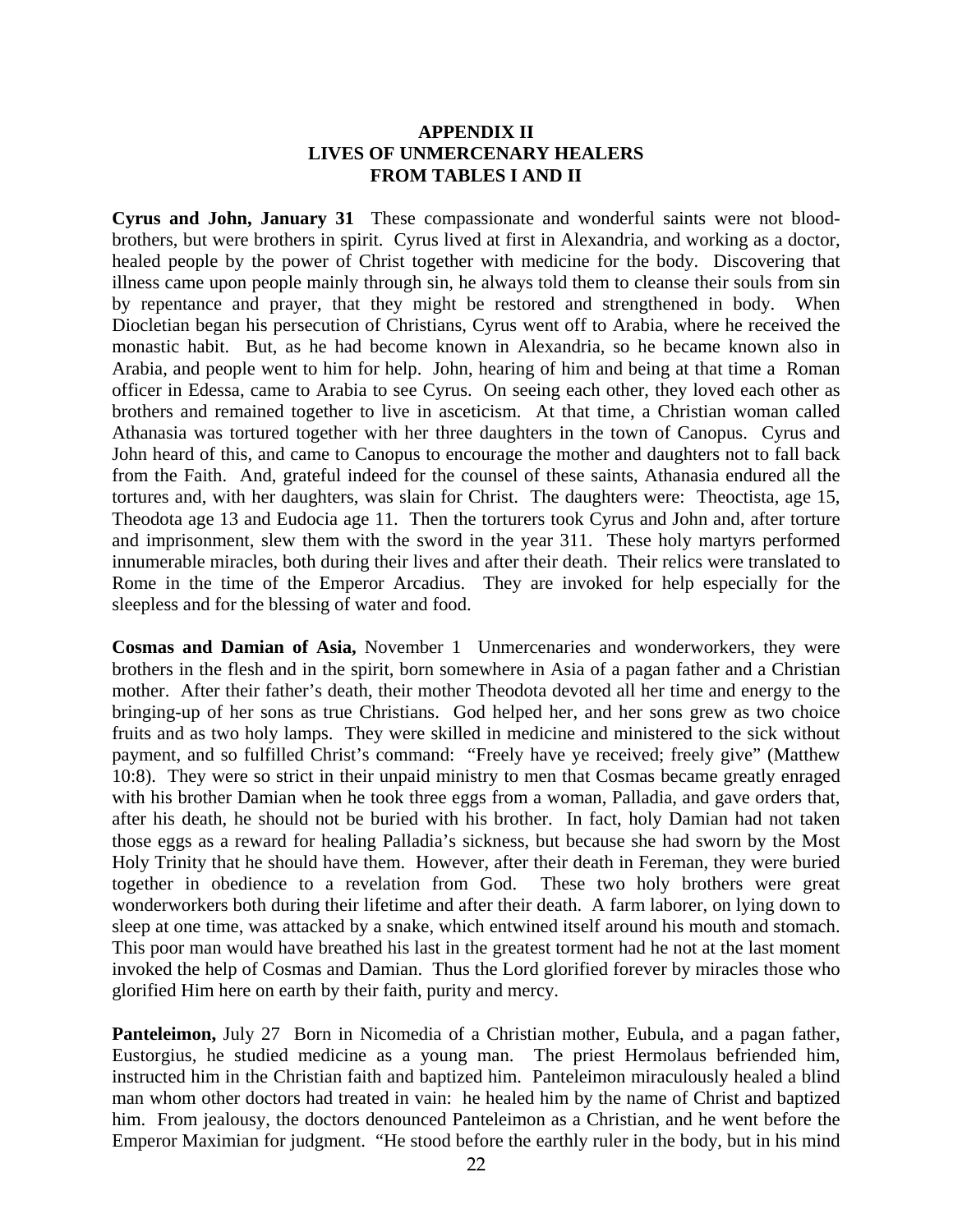he stood before the heavenly King." He freely declared himself to be a Christian before the Emperor, and, in front of his eyes, healed a paralytic of a long infirmity. This miracle brought many of the pagans to the Christian faith. The Emperor put him to torture, but the Lord appeared to him on several occasions and delivered him whole and uninjured. Then Hermolaus suffered, along with Hermippus and Hermocrates. Condemned to death, Panteleimon knelt in prayer. At that, the executioner gave him a blow on the neck with his sword, and the sword broke as if made of wax. The executioner could not kill him until he had finished his prayer and had himself given the word to behead him. Panteleimon was beheaded under an olive tree, which after that became laden with fruit. "Panteleimon" means "all-merciful". God the all-merciful received his righteous soul, and glorified him among His greatest saints, his relics remaining incorrupt. This wonderful martyr suffered with honor as a youth for Christ on July 27th, 304. Panteleimon is invoked in the prayers at the blessing of water and the blessing of oil, together with Hermolaus and the other unmercenaries and wonderworkers. The loveliest church dedicated to him is to be found on the Holy Mountain, Athos.

**Hermolaus,** July 26 He was a priest in Nicomedia in the time of the Emperor Maximian, and was with the twenty thousand martyrs condemned by the Emperor to be burned in their church (see December 28th). Hermolaus somehow escaped death on that occasion, together with two other priests, Hermippus and Hermocrates. Hermolaus baptized Panteleimon, with whom he was brought to trail, tortured and finally beheaded. Hermippus and Hermocrates suffered with them, and they were all crowned with wreaths of victory and glory in the Kingdom of Christ. They suffered with honor in about 304.

**Sampson the Hospitable, June 27** This saint was born of rich and eminent parents in ancient Rome, where he studied all the secular wisdom of that time, devoting himself in particular to the study of medicine. Sampson was a compassionate and liberal physician, and gave the sick medicine for both soul and body, counseling each man to fulfill the requirements of the Christian faith. He moved to Constantinople, where he lived in a tiny house from which he distributed alms, comfort, advice, hope, medicine and all possible aid to those suffering in spirit and in body. The Patriarch heard of Sampson's great virtue and ordained him priest. At that time the Emperor Justinian the Great became ill with what his doctors believed to be an incurable disease. The Emperor prayed with great fervor, and God revealed to him in his sleep that Sampson would heal him. When the Emperor summoned Sampson to court, the old man had only to put his hand on the diseased place and the Emperor was healed. When Justinian offered him an immense sum of money, Sampson thanked him but would accept nothing, saying to the Emperor: "O Emperor, I had silver and gold and other riches, but I left it all for the sake of Christ, that I might gain heavenly and eternal wealth." When the Emperor insisted on doing something for him, Sampson asked him to build a home for the poor. In that home, Sampson cared for the poor as a father cares for his children. His compassion for the poor and weak was second nature to him. This holy man, filled with heavenly power and goodness, entered peacefully into rest on June 27th, 530. He was buried in the Church of the Holy Martyr Mocius, his kinsman.

**Diomedes,** August 16 A doctor from Tarsus of eminent parents, he taught the people the Christian faith as he healed them. The Emperor Diocletian ordered that he be beheaded in Nicaea in 298. Those who beheaded him and took his head to the Emperor were blinded, and when they restored the head to his body, with prayer, they were healed.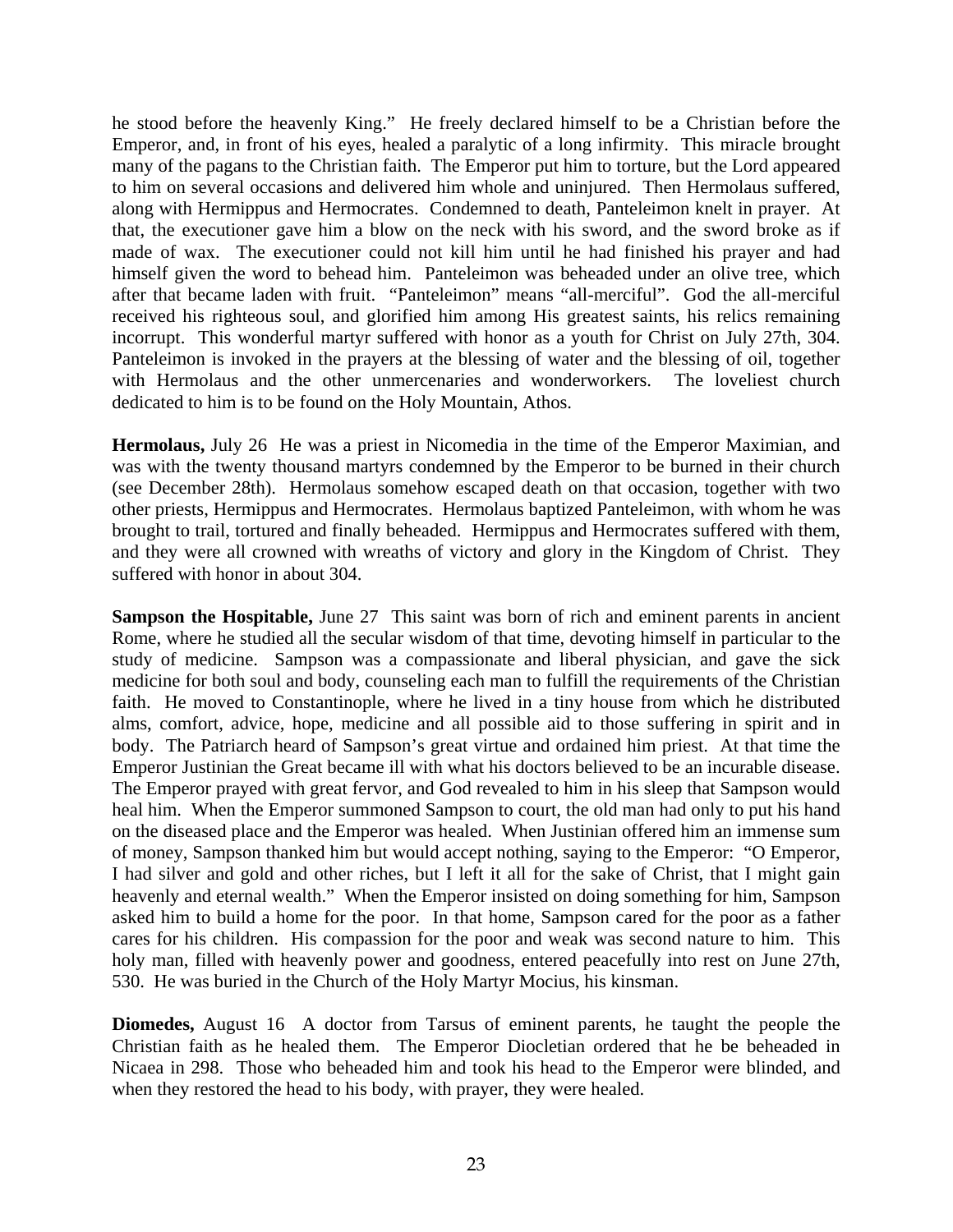**Anicetas and Photius,** August 12 The Emperor Diocletian at one time visited the city of Nicomedia with the evil intention of utterly exterminating the Christians there. But, when he began his merciless torture of the Christians, Anicetas, one of the governors of the city, presented himself before him and courageously confessed before the Emperor his faith in Christ the Lord, God incarnate in the flesh for our salvation. Anicetas also denounced the worship of idols as that of deaf and dumb stones, unworthily worshipped by ignorant men. The furious Emperor commanded that his tongue be cut out, but Anicetas, by the power of God, continued to speak. Then a lion was let loose on him, which fawned about him. At that moment, the Temple of Hercules fell down. Photius, a kinsman of Anicetas', seeing the wonders and his kinsman's endurance, embraced him, confessed that he himself was a Christian and cried out to the Emperor: "You should be ashamed, you idolater; your gods are nothing!" The Emperor ordered that he be beheaded immediately, but the executioner, lifting up his hand against Photius, gave himself a blow with his sword and died. After harsh torture, the two of them were thrown into prison, where they remained for three years. They were then taken out and thrown into an enormous burning furnace. Many other Christians, men, women and children, went into the flames voluntarily after them, and the prayers of the Christians were heard rising from the flames, thanking god for their death by martyrdom. They all suffered in about 305. Anicetas and Photius are invoked in the prayers at the blessing of oil and water.

**Spiridon, Bishop of Tremithus,** December 12 The island of Cyprus was both the birthplace of this famous saint, and the place in which he spent his life in the service of the Church. He was of simple farming stock, and remained simple and humble to the end of his days. He married young and had children, but, when his wife died, he devoted himself entirely to the service of God. He was chosen for his devotion as Bishop of Tremithus, and even as a bishop did not change his simple style of life, taking charge of his cattle himself and tilling his own land. He consumed very little of his own produce, giving the greater part to the poor. He performed great wonders by God's power, making rain fall in a drought, stopping the course of a river, raising several of the dead, healing the Emperor Constans of a grave sickness, seeing and hearing angels, foreseeing future events and penetrating the secrets of the human heart. He turned many to the true Faith, and did much else. He was present at the first Ecumenical Council in Nicaea in 325, and, by his simple and clear expositions of the Faith, as well as by convincing miracles, brought back many heretics to Orthodoxy. He dressed so simply that once, when he was invited by the Emperor to the imperial court, a soldier took him for a beggar and struck him a blow. The meek and guileless Spiridon turned him the other cheek. He glorified God with many miracles, and was of great aid both to individuals and the whole Church of God. He entered into rest in the Lord in 348.

**Charalampus,** February 10 This great saint was bishop in Magnesia, and suffered for Christ at the age of 113. When a violent persecution broke out under the Emperor Septimus Severus, the aged Charalampus did not hide from his persecutors, but freely and openly preached the Christian faith. He endured all tortures as though not in the body, and when they flayed the living flesh from him, the godly saint said to the Emperor's soldiers: "Thank you, my brethren, for scraping off the old body and renewing my soul for new and eternal life." He performed many wonders and brought many to the Faith. Even the Emperor's daughter, Gallina, repudiated the paganism of her father and became a Christian. Condemned to death and led to the place of execution, Charalampus raised his arms to heaven and prayed for all men, that God would give them bodily health and salvation of soul, and that He would grant them the fruits of the earth in abundance: "Lord, Thou knowest that men are flesh and blood; forgive them their sins and pour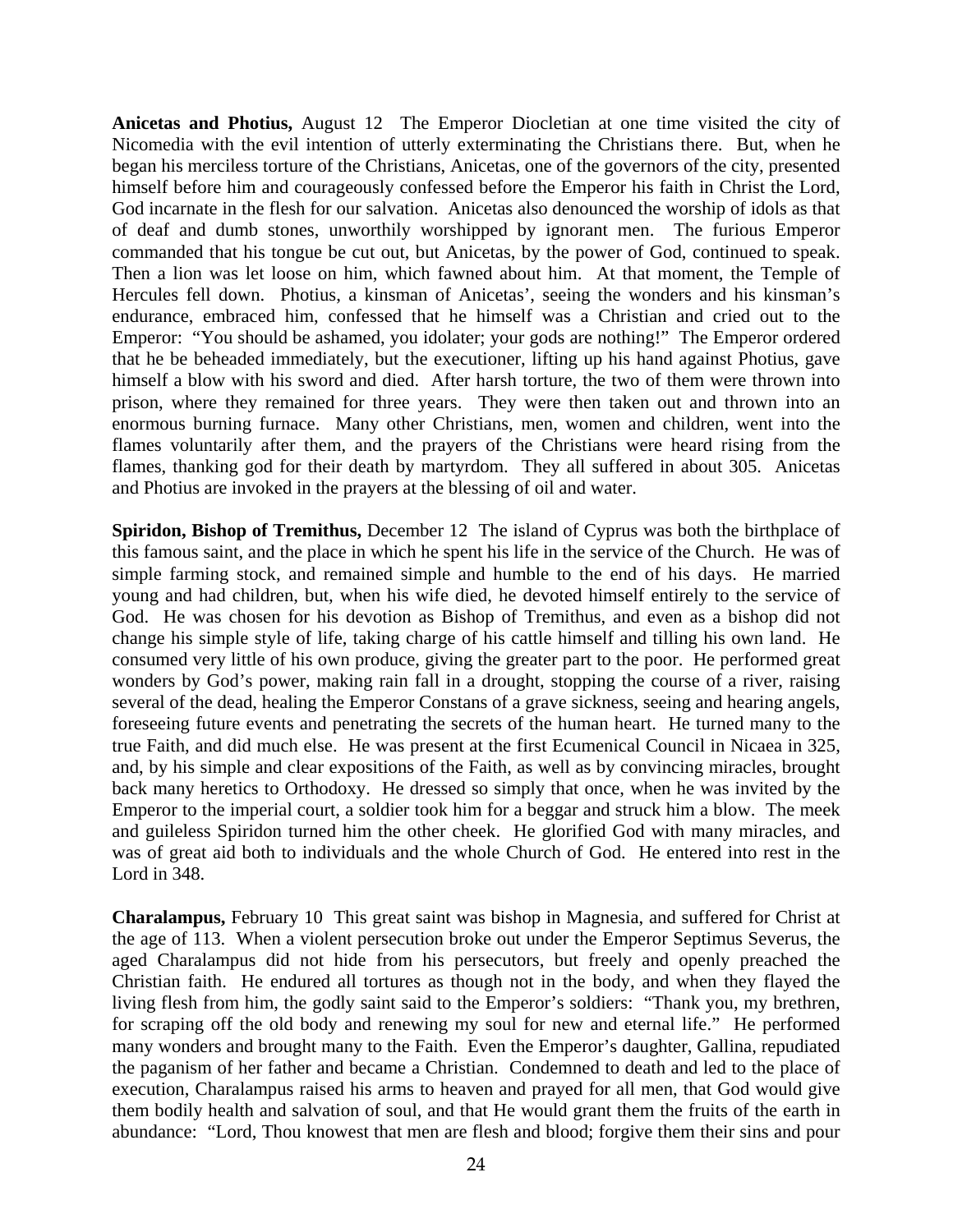out Thy blessing on all." After praying thus, the saintly elder gave his soul to God before the executioner had laid his sword to his neck. He suffered in 202. Gallina took his body and buried it.

**Menas,** November 11 An Egyptian by birth and a soldier by profession, Menas, as a true Christian, could not bear to look upon the foul offering of sacrifice to idols, so he left the army and the town, the society of men and everything else, and went to a deserted mountain. It was easier for Menas to live with the wild beasts than with pagans. One day, Menas looked from afar in spirit as a pagan festival in the town of Cotyaeus, then went to the town and, before them all, confessed his faith in Christ the living God, denouncing idolatry and paganism as falsehood and darkness. The governor of that town, one Pyrrhus, asked who and what he was. The saint replied: "My fatherland is Egypt; my name is Menas. I was an officer, but, seeing the worship of idols, I rejected your honors. I have come now to proclaim my Christ before you all as the living God, that He may reveal me as His servant in the Kingdom of God." Hearing this, Pyrrhus put holy Menas to harsh torture. He was flogged, flayed with iron flails, burned with torches and tortured in many other ways, finally being beheaded. His body was burned to prevent Christians taking it, but they did succeed in rescuing some bits from the flames. They buried these remains with care, and they were later taken to Alexandria and buried there, a church being built over them. Means suffered in about 304, and entered into the Kingdom of Christ.

**Eleutherius,** December 15 A good fruit of a good tree, this wonderful saint had noble and eminent parents. He was born in Rome, where his father was in imperial service. His mother, Anthea, heard the Gospel from the great Apostle Paul himself, and was baptized by him. Being early left a widow, she entrusted her only son to the education and service of the Bishop of Rome, Anacletus. Seeing how greatly Eleutherius was gifted and illumined by the grace of God, the bishop ordained him deacon at the age of fifteen, priest at eighteen and bishop at twenty. Endowed by God with wisdom, he made up for what he lacked in years. This godly man was made bishop in Illyria, with his seat at Valona in Albania. He kept his flock like a good shepherd, adding to their number from day to day. The Emperor Hadrian, a persecutor of Christians, sent a commander, Felix, with soldiers, to seize Eleutherius and take him to Rome. When the furious Felix arrived in Valona and went into the church, and heard and saw God's holy hierarch, his heart was suddenly changed and he became a Christian. Eleutherius baptized him and set off with him for Rome, as merrily as though he were going to a feast, not to trail and torture. The Emperor put the gently-born Eleutherius to harsh torture, flogging him, burning him on an iron grid, boiling him in pitch and burning him in a fiery furnace. But, by God's power, Eleutherius was delivered from all these deadly torments. Seeing all this, Choribus the governor proclaimed that he himself was a Christian. Choribus was tortured and then beheaded, and so also blessed Felix. Finally, the imperial executioners cut off the honored head of Eleutherius. When his mother, holy Anthea, came and stood over the dead body of her son, she was also beheaded. Their bodies were taken to Valona, where Eleutherius glorifies the name of Christ to this day.

**Catharine,** November 24 The daughter of King Constus, she lived with her mother in Alexandria after her father's death. Her mother was secretly a Christian and, through her spiritual father, brought Catharine to the Christian faith. In a vision, Catharine received a ring from the Lord Jesus Himself as a sign of her betrothal to Him. This ring remains on her finger to this day. Catharine was greatly gifted by God, exceptionally well-educated in Greek philosophy,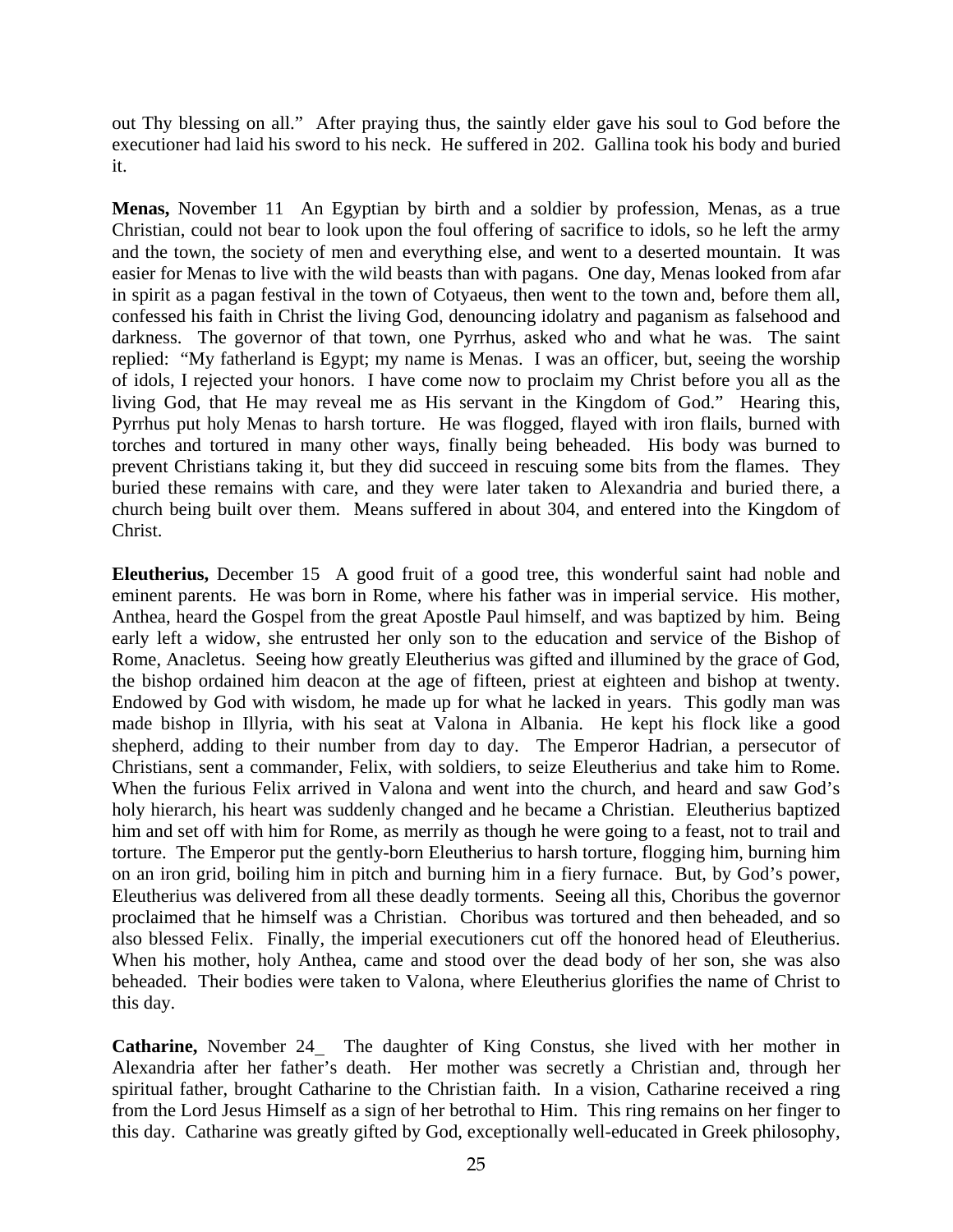medicine, rhetoric and logic, and added great physical beauty to this. When the wicked Emperor Maxentius offered sacrifice to idols and ordered everyone to do the same, Catharine came with daring before him and denounced his idolatrous errors. The Emperor, seeing that she surpassed him in wisdom and learning, summoned fifty of the wisest men, to dispute with her about faith and put her to shame, but Catharine was wiser than they, and put them to shame. The furious Emperor commanded that all fifty wise men be burned. These wise men, at Catharine's prayers, all confessed the name of Christ at the moment of death, and proclaimed themselves Christians. When the martyr was in prison, she brought Porphyrius the general, with two hundred of his soldiers, to the Faith, and also the Empress, Augusta-Vasilissa. They all suffered for Christ. At Catharine's martyrdom, an angel of God appeared to her, stopping and breaking the wheel on which she was being tortured, and after that the Lord Christ Himself appeared to her, strengthening her. After many tortures, Catharine was beheaded with the sword at the age of eighteen, on November 24th, 310.

**Thecla, Equal to the Apostles,** September 24 Thecla was born in Iconium of eminent pagan parents. She was betrothed at the age of eighteen to a young man, at the time that the Apostle Paul came to Iconium with Barnabas to preach the Gospel. Listening to Paul for three days and nights, Thecla turned utterly to the Christian faith and vowed to live in virginity. Her mother, seeing that she shunned her betrothed and thought no more of marriage, first talked to her and then beat her and starved her. Finally, she gave her over to the judges and demanded, wicked mother that she was, that Thecla be burned. The judge threw her into the flames, but God preserved her unharmed. Thecla then became a follower of the Apostle Paul, and went with him to Antioch. Attracted by Thecla's beauty, an elder of the city attempted to take her by force, but Thecla tore herself out of his grasp. The elder denounced her to the governor as a Christian who was averse to marriage. The governor condemned her to death and threw her to the wild beasts, but the animals would not touch the body of this holy virgin. Amazed at this, the governor asked: "Who are you, and what is the power that you have in you, that nothing can do you harm?" Thecla replied: "I am a servant of the living God." Then the governor let her go free, and she began to preach the Gospel and succeeded in bringing many to the true Faith, among whom was an eminent and honored widow, Tryphena. After this, Thecla, with the blessing of the Apostle Paul, withdrew to a solitary place near Seleucia. She lived a long time there in asceticism, healing the sick with miraculous power and in this way bringing many to Christianity. The doctors in Seleucia were jealous of her and sent some young men to assault her, hoping that, in losing her virginity, she would lose also her miraculous power. Thecla fled from these insolent young men and, when she saw that they would catch her, prayed to God for help in front of a rock, and the rock opened and hid the holy maiden and bride of Christ. This rock was her hiding-place and her tomb. Chrysostom says of this wonderful Christian heroine and saint: "I seem to see this blessed virgin going to Christ with virginity in one hand and martyrdom in the other."

**Paraskeva,** July 26 Born in Rome of Christian parents, she was brought up from her earliest youth in the Christina faith and gave herself wholeheartedly to the fulfilling of God's commandments in her life. She brought others to the Way by means of her true and deep faith and devout life. When her parents died, Paraskeva gave all her goods away to the poor and received the monastic habit. As a nun, she preached the truth of Christ with ever more burning zeal, not hiding from anyone, even though the Christian faith was at that time subject to bloody persecution by the Roman authorities. Wicked Jews denounced Paraskeva for preaching a forbidden faith, and she was brought to trial before the Emperor Antoninus. All the Emperor's